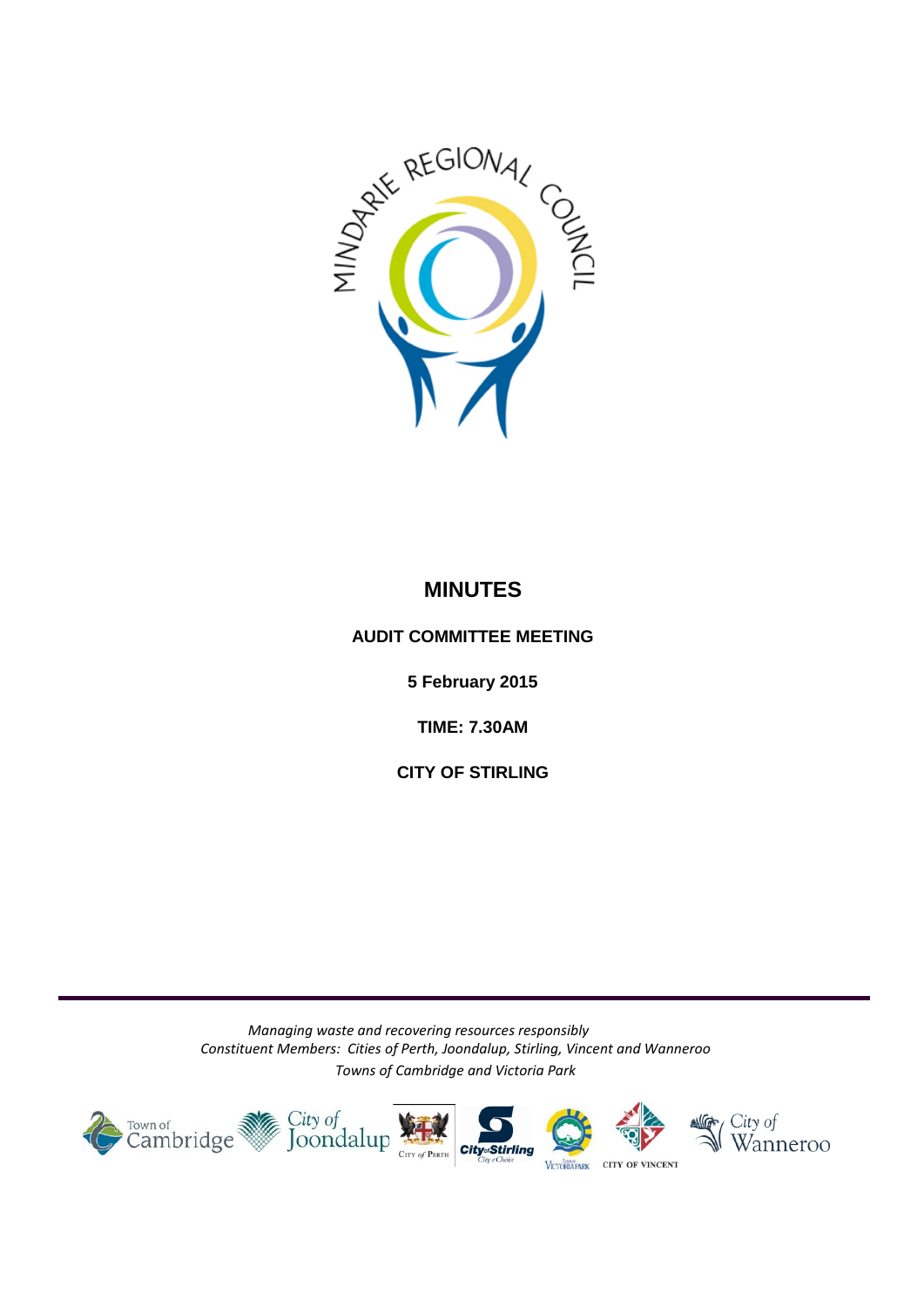#### **TABLE OF CONTENTS**

| $\mathbf{1}$   |     |                                                                  |   |  |  |
|----------------|-----|------------------------------------------------------------------|---|--|--|
| $\overline{2}$ |     |                                                                  |   |  |  |
| 3              |     |                                                                  |   |  |  |
| 4              |     |                                                                  |   |  |  |
| 5              |     | CONFIRMATION OF MINUTES OF PREVIOUS MEETING - 24 November 2014 3 |   |  |  |
| 6              |     |                                                                  |   |  |  |
|                | 6.1 | REVIEW OF COMPLIANCE AUDIT                                       | 4 |  |  |
|                | 6.2 | <b>RISK REGISTER SUMMARY</b>                                     | 4 |  |  |
|                | 6.3 | APPOINTMENT OF EXTERNAL AUDITORS                                 | 6 |  |  |
| $\overline{7}$ |     |                                                                  |   |  |  |
| 8              |     |                                                                  |   |  |  |
| 9              |     |                                                                  |   |  |  |
|                |     |                                                                  |   |  |  |
|                |     |                                                                  |   |  |  |
|                |     |                                                                  |   |  |  |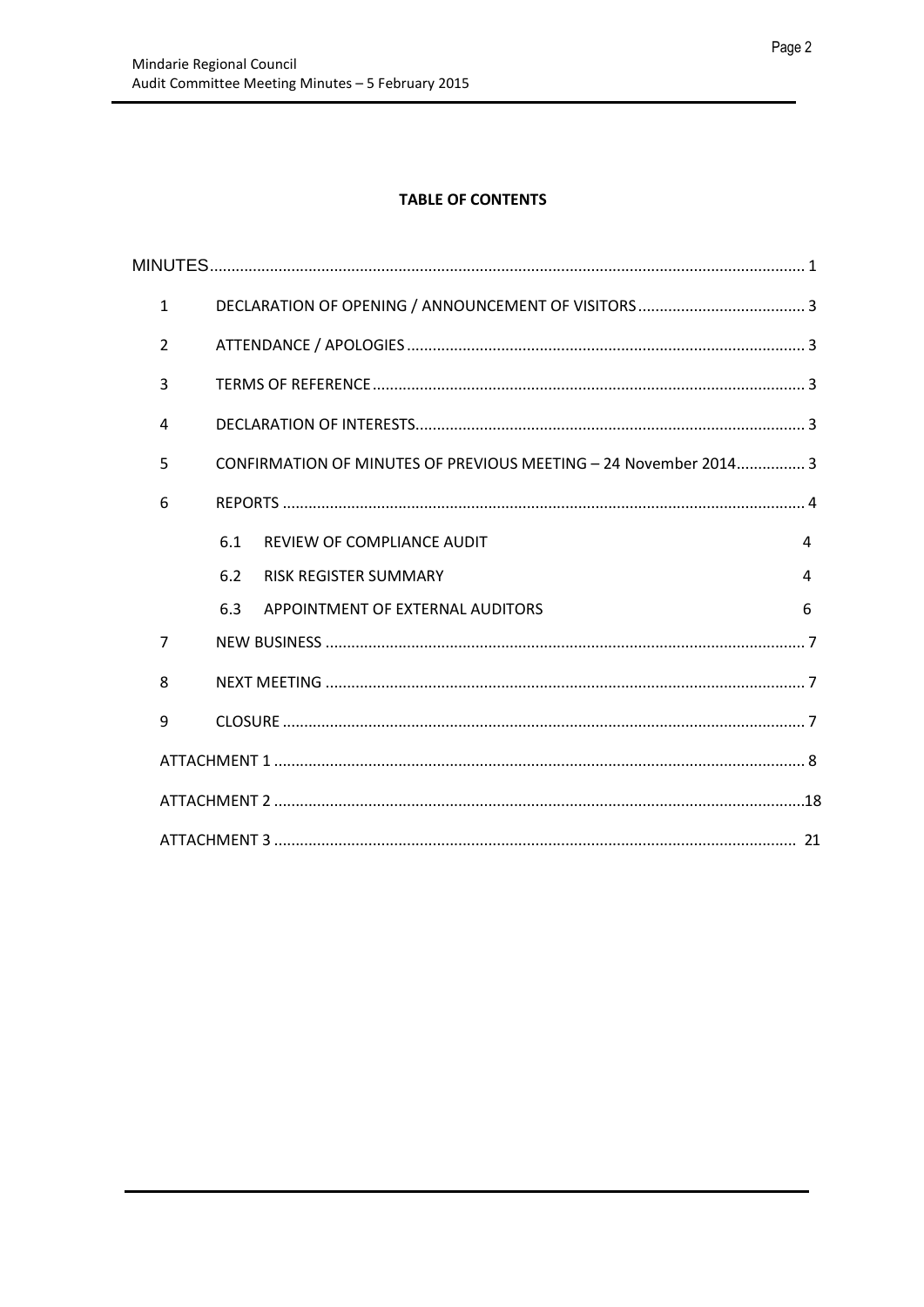#### <span id="page-2-0"></span>**1 DECLARATION OF OPENING / ANNOUNCEMENT OF VISITORS**

*The meeting was declared open at 7.30am.*

#### <span id="page-2-1"></span>**2 ATTENDANCE / APOLOGIES**

#### **MEMBERS**

Cr Russ Fishwick (Chair) **City of Joondalup** Cr Bill Stewart (*left at 7.48am*) City of Stirling Cr David Boothman City of Stirling Cr Stephanie Proud City of Stirling Ms Gayle Rogers **External member** 

**IN ATTENDANCE**

Mr Gunther Hoppe **Acting Chief Executive Officer MRC** Acting Chief Executive Officer MRC

**VISITORS**

Nil

#### **APOLOGIES**

Mr Brian Callander Chief Executive Officer MRC

#### <span id="page-2-2"></span>**3 TERMS OF REFERENCE**

The Audit Committee was established by Council under s7.1A of the Local Government Act 1995 and the Terms of Reference for the operation of the Audit Committee were adopted by Council at an Ordinary Council Meeting held on 24 April 2014.

The full Terms of Reference can be found on the MRC's website at:

[http://mrc.wa.gov.au/Documents/Agenda---2014/20140424---Members-Information-Bulletin-No-](http://mrc.wa.gov.au/Documents/Agenda---2014/20140424---Members-Information-Bulletin-No--16.aspx) [-16.aspx](http://mrc.wa.gov.au/Documents/Agenda---2014/20140424---Members-Information-Bulletin-No--16.aspx)

The Committee is to facilitate:

- The enhancement of the credibility and objectivity of external financial reporting;
- Effective management of financial and other risks and the protection of Council assets;
- Compliance with laws and regulations as well as use of best practice guidelines relative to auditing;
- The provision of an effective means of communication between the external auditor, the CEO and the Council.

#### <span id="page-2-3"></span>**4 DECLARATION OF INTERESTS**

Nil

#### <span id="page-2-4"></span>**5 CONFIRMATION OF MINUTES OF PREVIOUS MEETING – 24 NOVEMBER 2014**

**RESOLVED**

**Cr Stewart moved, Cr Boothman seconded**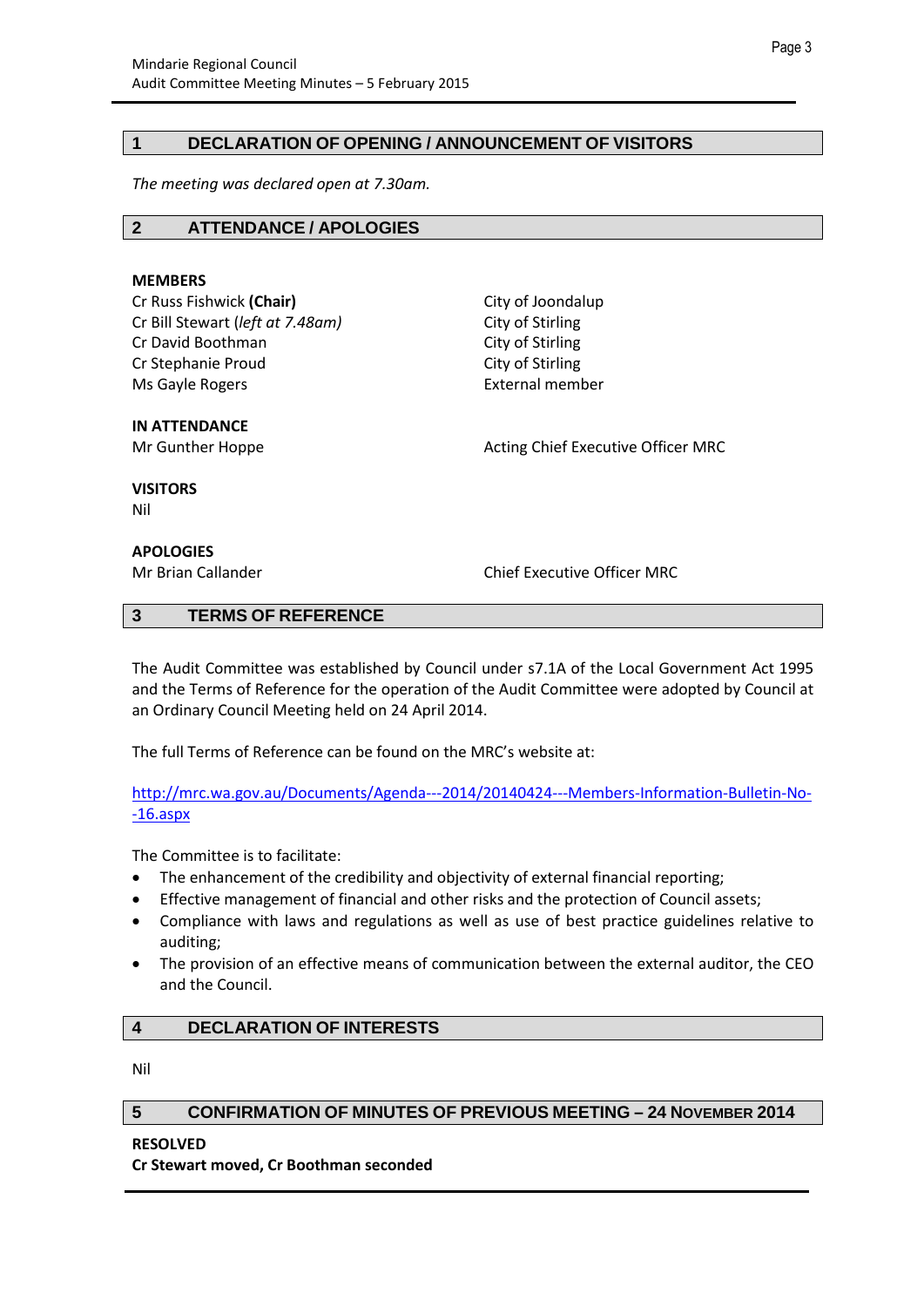**That the Minutes of the Audit Committee Meeting held on 24 November 2014 be confirmed as a true record of the proceedings.**

*(Carried: 5/0)*

#### <span id="page-3-0"></span>**6 REPORTS**

#### <span id="page-3-1"></span>**6.1 REVIEW OF COMPLIANCE AUDIT**

The Compliance Audit Return has been completed after an audit was conducted internally by the Mindarie Regional Council Administration.

There were no areas of non-compliance identified.

The Compliance Audit Return is at *Attachment 1.*

#### **RESPONSIBLE OFFICER RECOMMENDATION**

That the Audit Committee endorse the Compliance Audit Return as presented, for the year 1 January 2014 to 31 December 2014.

A brief discussion was held regarding some of the responses tabled in the report and the following amendments to the responses in the report were proposed:

- 1. Disclosure of Interest No  $1$  that the answer be amended from 'Yes' to 'N/A' in light of the fact that no financial interests had been declared by members during the year.
- 2. Disclosure of Interest No 2 that the answer be amended from 'Yes' to 'N/A' in light of the fact that no financial interests had been declared by members during the year.
- 3. Official Conduct No 2 that a clarification comment be added to the effect that no complaints involving members had been received during the year.

#### **RESOLVED**

**Cr Stewart moved, Cr Proud seconded**

**That the Audit Committee endorse the Compliance Audit Return as amended, for the year 1 January 2014 to 31 December 2014.** 

*(Carried: 5/0)*

#### <span id="page-3-2"></span>**6.2 RISK REGISTER SUMMARY**

The MRC's Risk Register summary was tabled at the Audit Committee meeting held on 24 November 2014.

At the meeting it was agreed that a summarised risk register would be tabled with the Audit Committee every six months for discussion.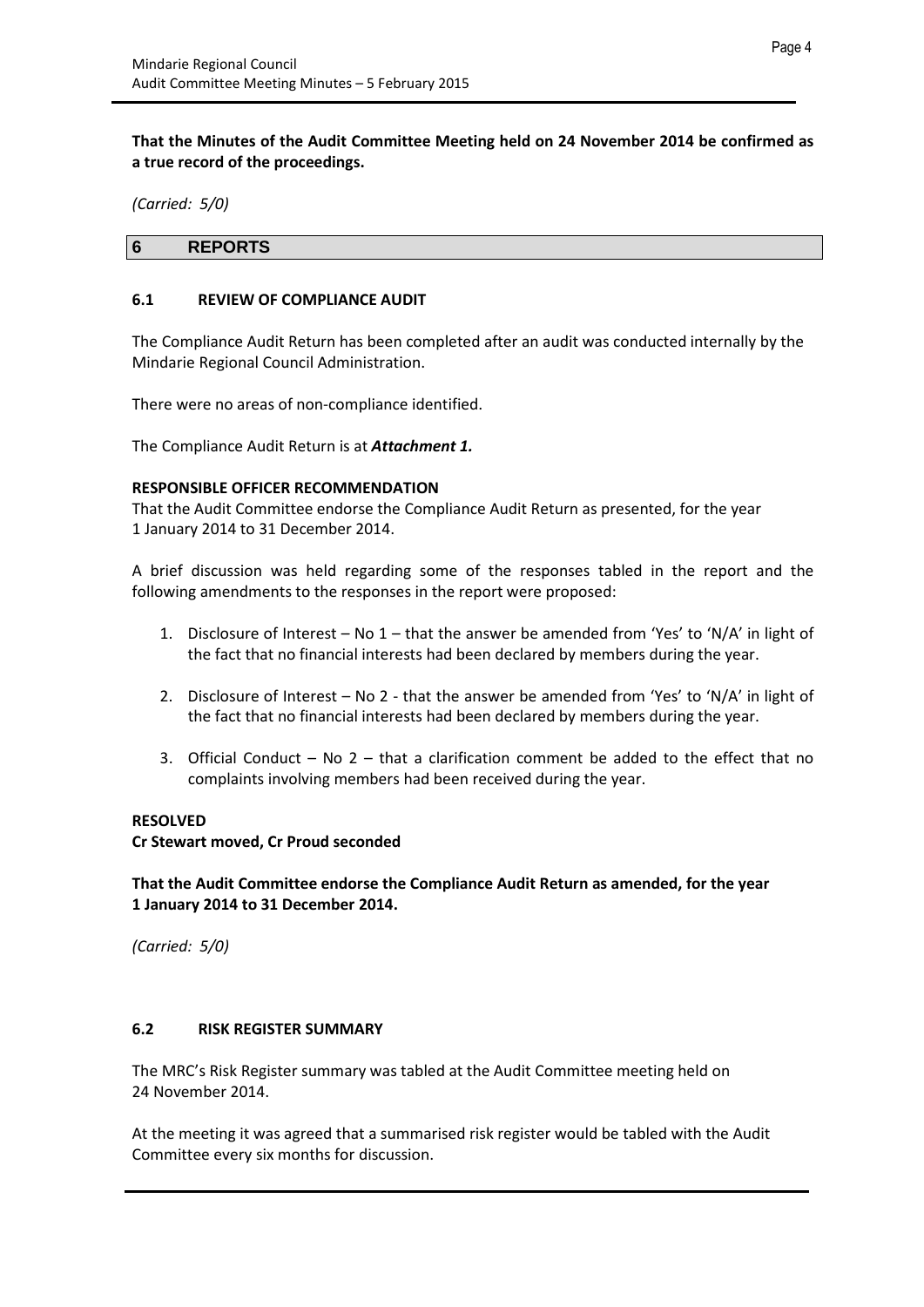A summarised risk register which outlines those risks rated as 'High' or 'Extreme' is at *Attachment 2*.

Management have prepared management plans for each of the risks included in the summary.

Management conducted a full risk register review in January 2015 and the following risks have been removed from/added to the register:

- OPS 23 Closure due to Total Fire Ban (TFB) and or Total Vehicle Movement Ban (TVMB) *Removed - Downgraded to a rating of 3 as a result of controls put in place and exemption obtained.*
- OPS 20 Failure to provide a safe work environment at resource recovery *Removed - Risk deleted and combined with risk Strat 10*
- OPS 09 Failure to provide a safe work environment at landfill *Removed - Risk deleted and combined with risk Strat 10*
- Strat 13 Inability to attract and/or obtain external funding for long term infrastructure projects *Removed - Risk downgraded to a rating of 5 as a result of controls put in place and recent experience in the finance market obtained.*
- STRAT 06 State Government implements changes to Regional Councils existence *Added – Discussion paper on the WARR Act has created new focus on this risk and as a result, the rating has been upgraded to 15.*
- STRAT 10 Fail to provide safe and suitable work environment at MRC in compliance with OSH legislation *Added – Combination of existing risks and the rating has been upgraded to 10.*
- STRAT 14 Inability to maintain viable markets for recyclable/usable materials *Added – Changes in the market place have seen the rating being upgraded to 12.*

#### **RESPONSIBLE OFFICER RECOMMENDATION**

That the Audit Committee note the Risk Register Summary presented.

A discussion ensued about the risks tabled, in particular those that had been added to or removed from the list or had had their risk rating altered.

#### **RESOLVED**

**Cr Stewart moved, Cr Boothman seconded**

#### **That the Audit Committee note the Risk Register Summary presented.**

*(Carried: 5/0)*

*Cr Stewart left the meeting at 7:48.*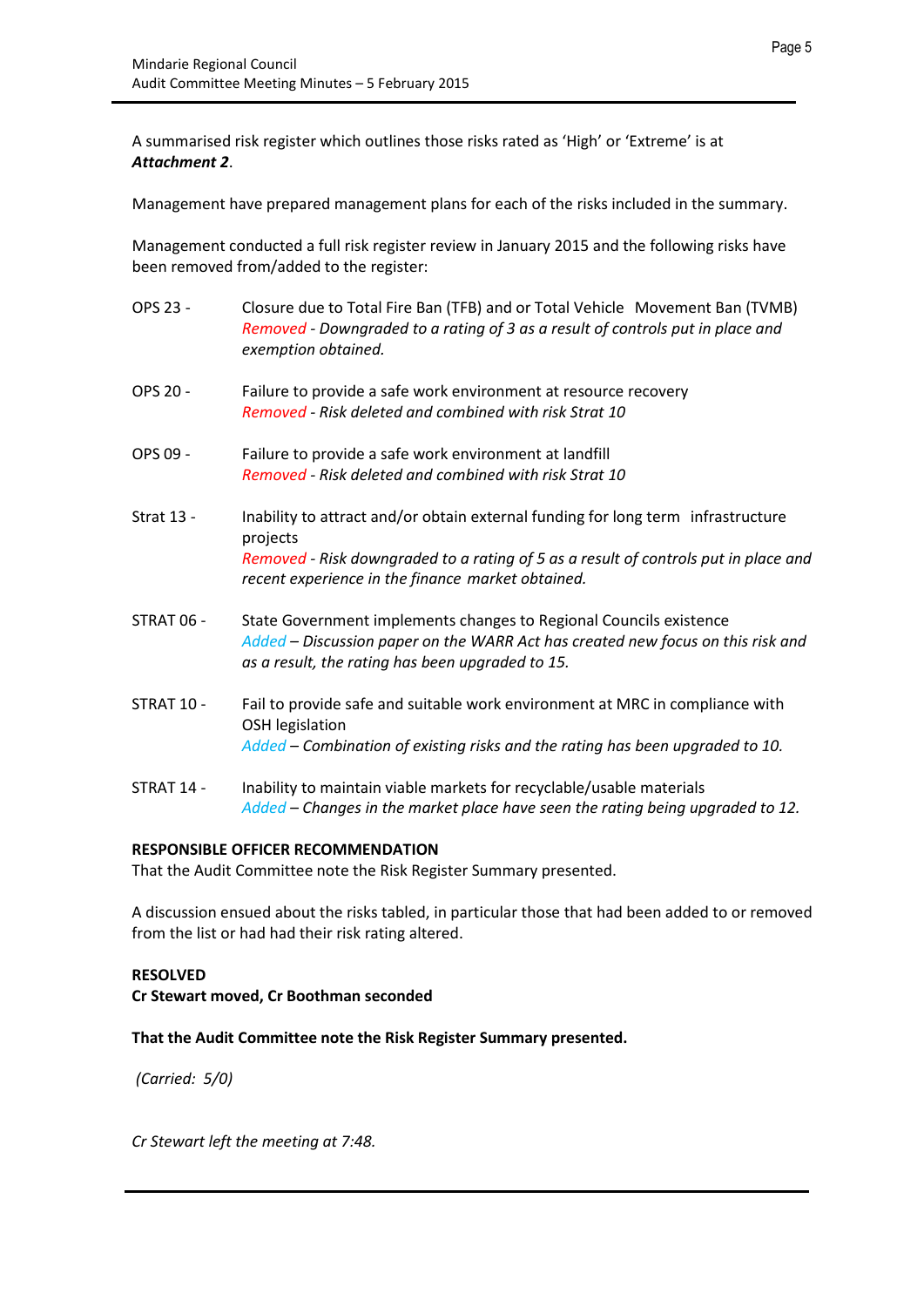#### <span id="page-5-0"></span>**6.3 APPOINTMENT OF EXTERNAL AUDITORS**

#### **SUMMARY**

The MRC's external auditors, Macri Partners, were appointed for a two year period in June 2013. This appointment covered the 2012/13 and 2013/14 financial years.

In considering the appointment of a new external auditor, the Audit Committee at its meeting of 24 November 2014, resolved to request the Administration to:

- *1. Approach Macri Partners to assess their willingness to continue as external auditors for the MRC and if so, to request Macri Partners to present a proposal to the Audit Committee to undertake the audit for a further three year period;*
- 2. *Present the response to the request to the next meeting of the Audit Committee to allow them to consider a recommendation to the Council on the "Appointment of a new External Auditor" for a three year period commencing from the 2014/15 Financial Year.*

The Administration have approached Macri Partners, as requested, who in turn have indicated their willingness to continue as the MRC's external auditor. Macri Partners' proposal is included at *Attachment 3.*

This proposed fee is considered reasonable, given the increase in scope that has occurred with respect to the Local Government Fair Value requirements. Their fee is still cheaper than one of the 3 quotes received 2 years ago when Macri Partners were first appointed and is cost comparative with the other of the 3 quotes received.

Under the MRC's purchasing policy, normally 3 written quotes would be required for this type of procurement where there are multiple providers on the WALGA Preferred Supplier Panel, however given that:

- Their prices are cheaper or comparable with quotes received the last time the MRC went to market; and
- The outstanding level of service that Marci Partners have given the MRC it is considered reasonable to proceed with a single quote from Macri Partners, notwithstanding the MRC's policy.

#### **RESPONSIBLE OFFICER RECOMMENDATION**

That the Audit Committee consider recommending to Council that Macri Partners be appointed as the MRC's external auditors for a period of 3 years, commencing 1 July 2014.

#### **RESOLVED**

#### **Cr Proud moved, Ms Rogers seconded**

**That the Audit Committee recommend to Council that Macri Partners be appointed as the MRC's external auditors for a period of 3 years, commencing 1 July 2014.**

*(Carried: 4/0)*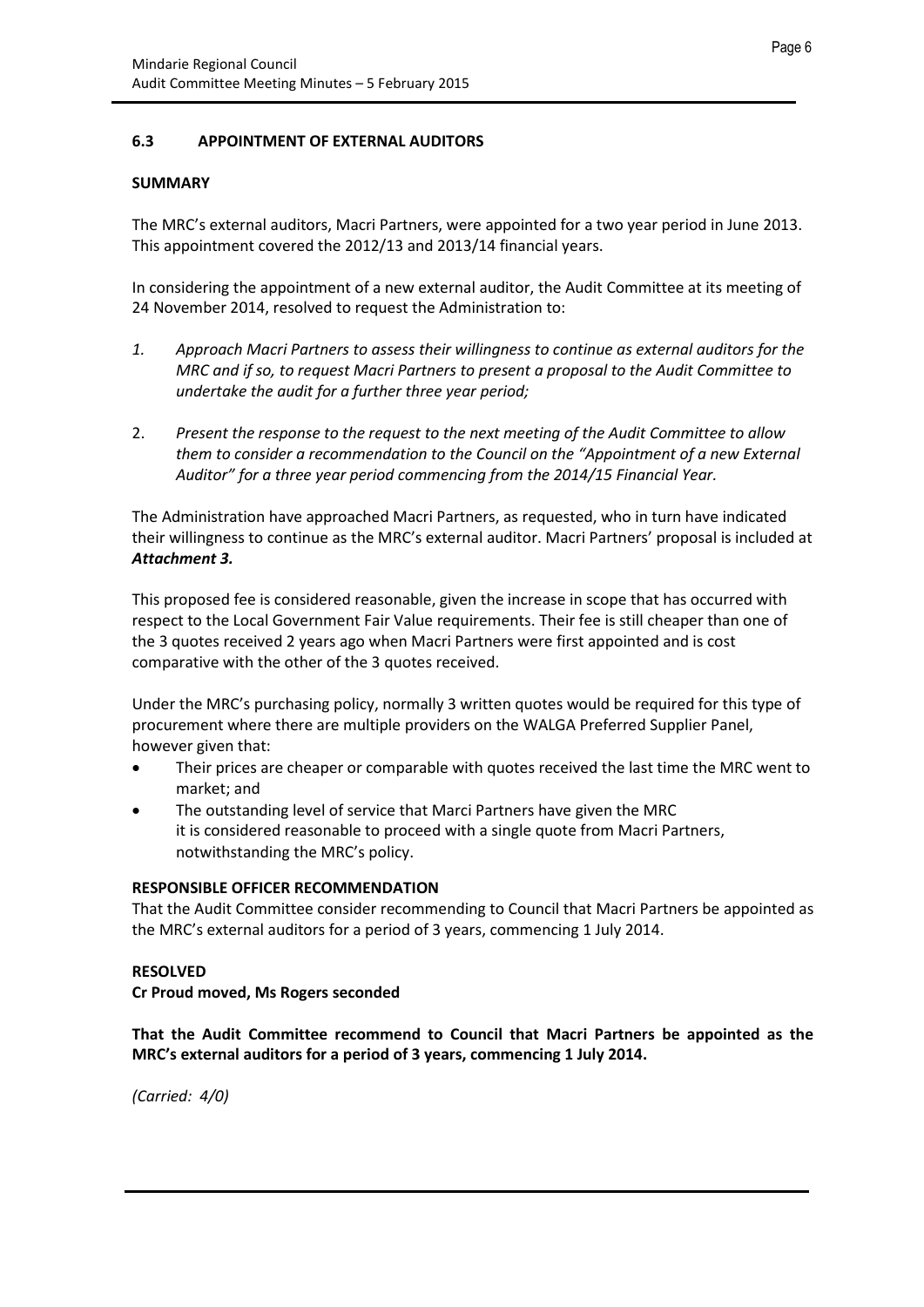#### $\overline{7}$ **NEW BUSINESS**

Nil

#### $\overline{\mathbf{8}}$ **NEXT MEETING**

The next Audit Committee meeting is scheduled to be held in November 2015.

| <b>CLOSUDE</b><br>$\sim$<br>. W 1<br>- 6 E O I |  |
|------------------------------------------------|--|

The Chairman closed the meeting at 7.55am.

These Minutes were confirmed by the Audit Committee as a true and accurate record of the Audit Committee Meeting held on 5 February 2015.

Signed ..................... an Sara Chairman Dated this ........... 2015 <u>برا برا</u> day of ....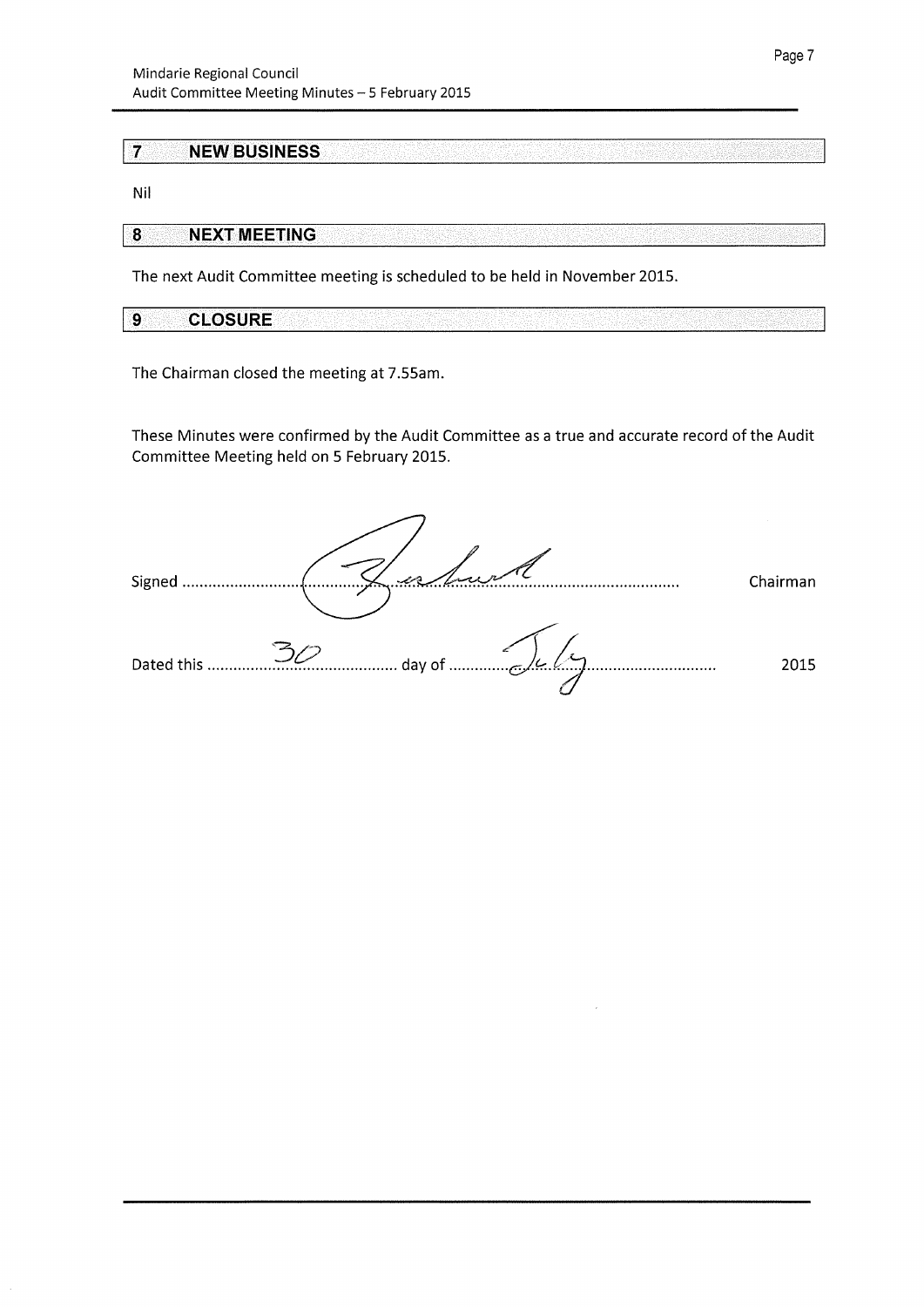#### **ATTACHMENT 1**

#### **TO ITEM 6.1**

#### <span id="page-7-0"></span>**AUDIT COMMITTEE MEETING**

#### **5 FEBRUARY 2015**

#### **COMPLIANCE AUDIT REPORT (amended)**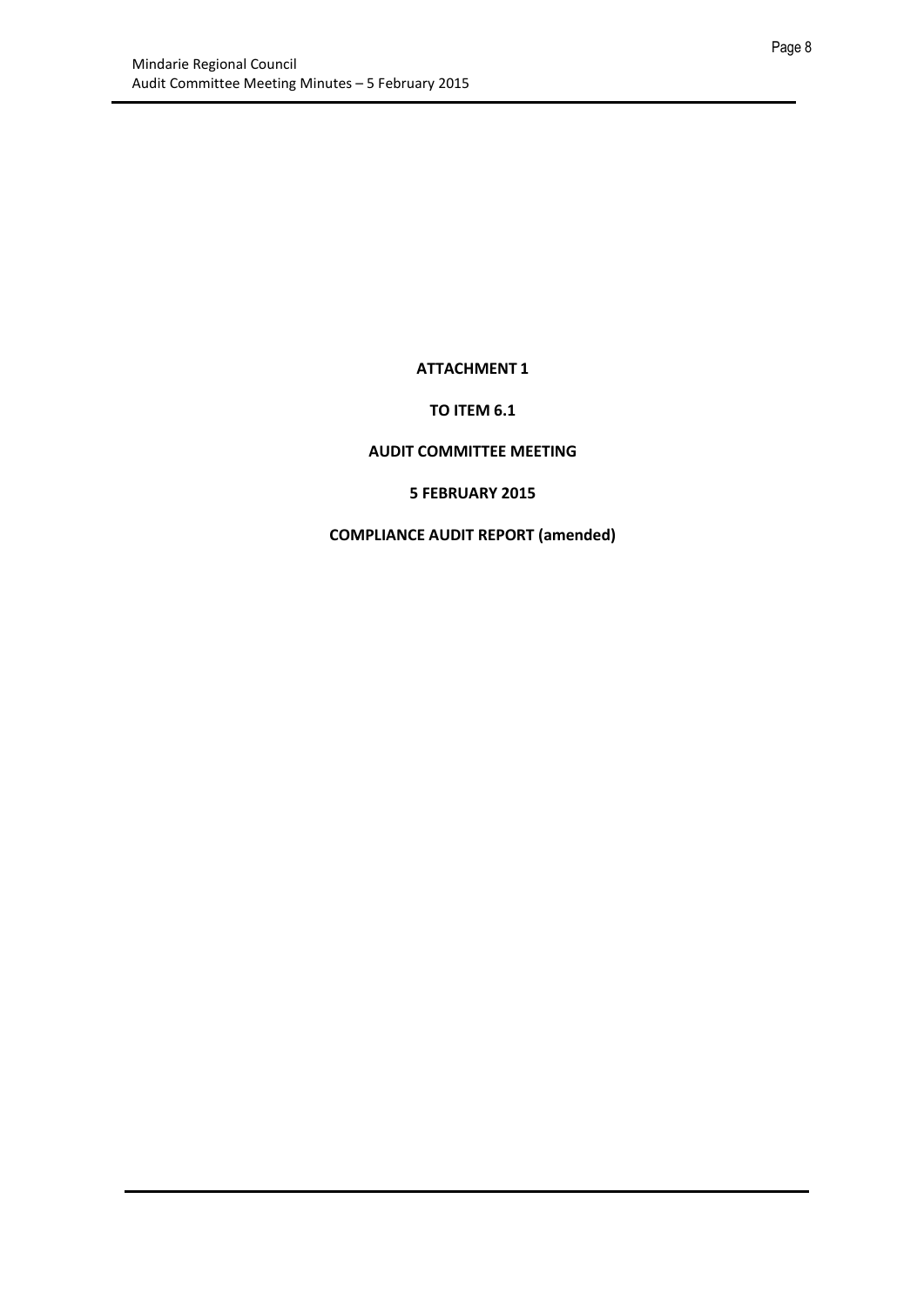#### **Mindarie Regional Council - Compliance Audit Return Regional Local Government 2014**

#### **Certified Copy of Return**

Please submit a signed copy to the Director General of the Department of Local Government and Communities together with a copy of section of relevant minutes.

|                | <b>Commercial Enterprises by Local Governments</b>             |                                                                                                                                                                               |          |          |                      |  |
|----------------|----------------------------------------------------------------|-------------------------------------------------------------------------------------------------------------------------------------------------------------------------------|----------|----------|----------------------|--|
| <b>No</b>      | Reference                                                      | Ouestion                                                                                                                                                                      | Response | Comments | Respondent           |  |
| 1              | s3.59(2)(a)(b)(c)<br>Functions &<br>General Regulation<br>7,9  | Has the local government prepared a<br>business plan for each major trading<br>undertaking in 2014.                                                                           | N/A      |          | <b>Gunther Hoppe</b> |  |
| $\overline{2}$ | s3.59(2)(a)(b)(c)<br>Functions &<br>General Regulation<br>7,10 | Has the local government prepared a<br>business plan for each major land<br>transaction that was not exempt in<br>2014.                                                       | N/A      |          | <b>Gunther Hoppe</b> |  |
| 3              | s3.59(2)(a)(b)(c)<br>Functions &<br>General Regulation<br>7,10 | Has the local government prepared a<br>business plan before entering into each<br>land transaction that was preparatory<br>to entry into a major land transaction<br>in 2014. | N/A      |          | <b>Gunther Hoppe</b> |  |
| 4              | s3.59(4)                                                       | Has the local government given<br>Statewide public notice of each<br>proposal to commence a major trading<br>undertaking or enter into a major land<br>transaction for 2014.  | N/A      |          | <b>Gunther Hoppe</b> |  |
| 5              | s3.59(5)                                                       | Did the Council, during 2014, resolve<br>to proceed with each major land<br>transaction or trading undertaking by<br>absolute majority.                                       | N/A      |          | <b>Gunther Hoppe</b> |  |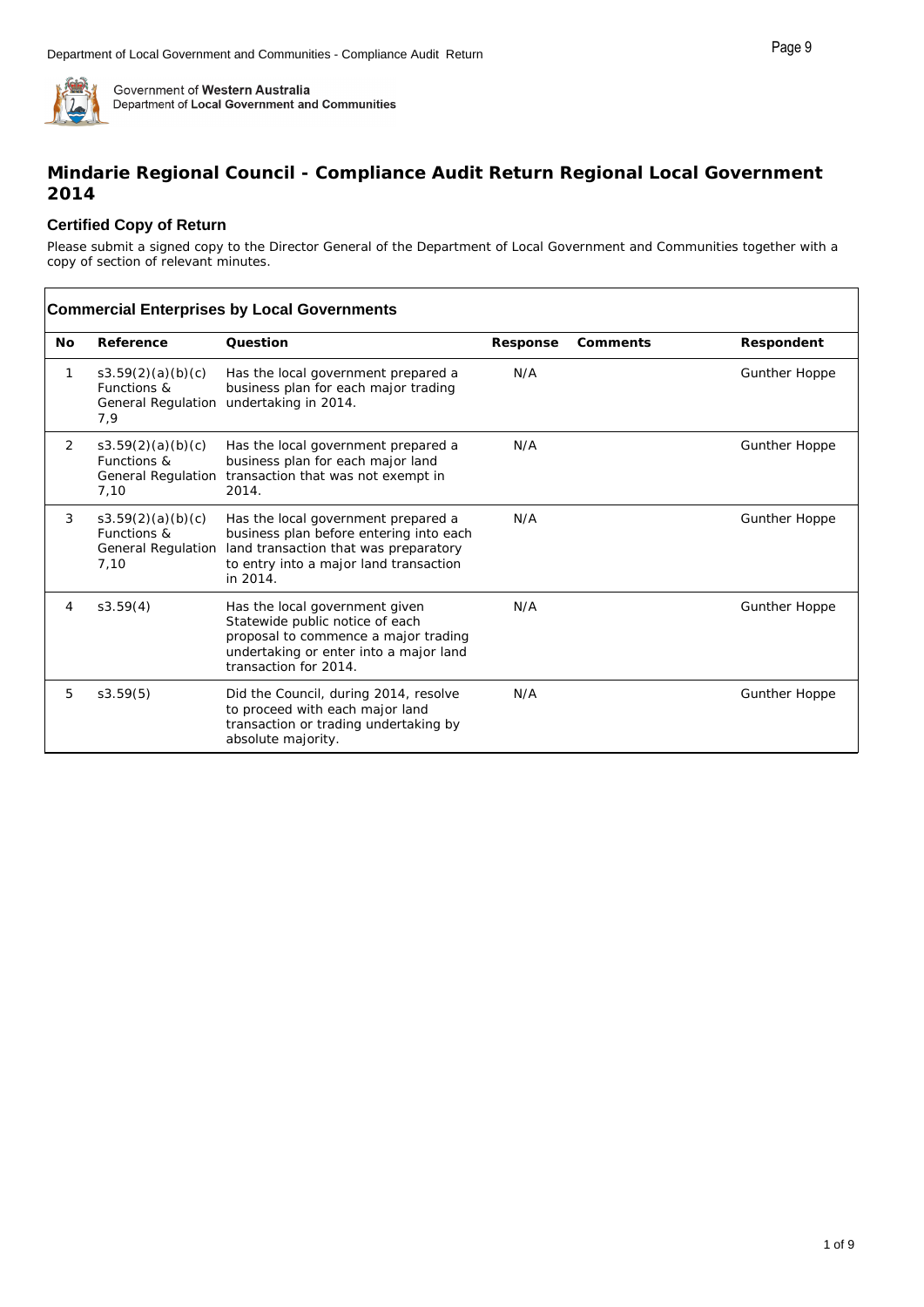

ſ

Government of Western Australia<br>Department of Local Government and Communities

| No             | Reference                                          | Question                                                                                                                                              | Response | Comments                                                     | Respondent             |
|----------------|----------------------------------------------------|-------------------------------------------------------------------------------------------------------------------------------------------------------|----------|--------------------------------------------------------------|------------------------|
| $\mathbf{1}$   | s5.16, 5.17, 5.18                                  | Were all delegations to committees<br>resolved by absolute majority.                                                                                  | N/A      | Council has not<br>delegated any powers to<br>its committees | <b>Brian Callander</b> |
| 2              | s5.16, 5.17, 5.18                                  | Were all delegations to committees in<br>writing.                                                                                                     | N/A      | Council has not<br>delegated any powers to<br>its committees | <b>Brian Callander</b> |
| 3              | s5.16, 5.17, 5.18                                  | Were all delegations to committees<br>within the limits specified in section<br>5.17.                                                                 | N/A      | Council has not<br>delegated any powers to<br>its committees | Brian Callander        |
| 4              | s5.16, 5.17, 5.18                                  | Were all delegations to committees<br>recorded in a register of delegations.                                                                          | N/A      | Council has not<br>delegated any powers to<br>its committees | Brian Callander        |
| 5              | s5.18                                              | Has Council reviewed delegations to its<br>committees in the 2013/2014 financial<br>year.                                                             | N/A      | Council has not<br>delegated any powers to<br>its committees | <b>Brian Callander</b> |
| 6              | s5.42(1), 5.43<br>Administration<br>Regulation 18G | Did the powers and duties of the<br>Council delegated to the CEO exclude<br>those as listed in section 5.43 of the<br>Act.                            | Yes      |                                                              | <b>Gunther Hoppe</b>   |
| $\overline{7}$ | Reg 18G                                            | s5.42(1)(2) Admin Were all delegations to the CEO<br>resolved by an absolute majority.                                                                | Yes      |                                                              | Gunther Hoppe          |
| 8              | Reg 18G                                            | s5.42(1)(2) Admin Were all delegations to the CEO in<br>writing.                                                                                      | Yes      |                                                              | <b>Gunther Hoppe</b>   |
| 9              | s5.44(2)                                           | Were all delegations by the CEO to any<br>employee in writing.                                                                                        | Yes      |                                                              | Gunther Hoppe          |
| 10             | s5.45(1)(b)                                        | Were all decisions by the Council to<br>amend or revoke a delegation made by<br>absolute majority.                                                    | Yes      |                                                              | Gunther Hoppe          |
| 11             | s5.46(1)                                           | Has the CEO kept a register of all<br>delegations made under the Act to him<br>and to other employees.                                                | Yes      |                                                              | Gunther Hoppe          |
| 12             | s5.46(2)                                           | Were all delegations made under<br>Division 4 of Part 5 of the Act reviewed<br>by the delegator at least once during<br>the 2013/2014 financial year. | Yes      |                                                              | <b>Brian Callander</b> |
| 13             | s5.46(3) Admin<br>Reg 19                           | Did all persons exercising a delegated<br>power or duty under the Act keep, on<br>all occasions, a written record as<br>required.                     | Yes      |                                                              | Brian Callander        |

#### **Disclosure of Interest**

| No | Reference | Ouestion                                                                                                                                                                                                                                                                                      | Response | Comments | Respondent           |
|----|-----------|-----------------------------------------------------------------------------------------------------------------------------------------------------------------------------------------------------------------------------------------------------------------------------------------------|----------|----------|----------------------|
|    | s5.67     | If a member disclosed an interest, did<br>he/she ensure that they did not remain<br>present to participate in any discussion<br>or decision-making procedure relating<br>to the matter in which the interest was<br>disclosed (not including participation<br>approvals granted under s5.68). | N/A      |          | <b>Gunther Hoppe</b> |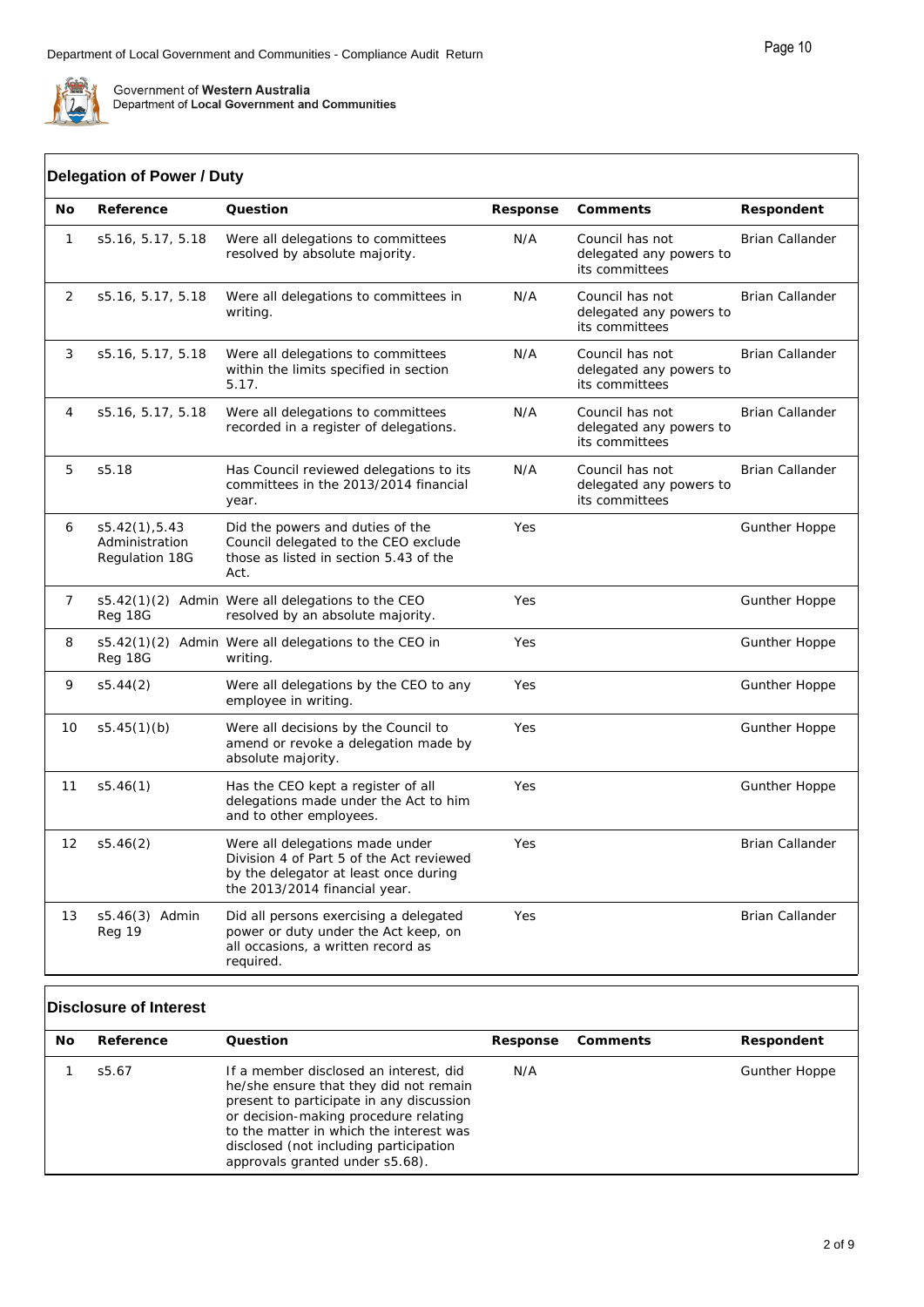| No             | Reference                                            | Question                                                                                                                                                                                                                                                                                           | Response | Comments | Respondent             |
|----------------|------------------------------------------------------|----------------------------------------------------------------------------------------------------------------------------------------------------------------------------------------------------------------------------------------------------------------------------------------------------|----------|----------|------------------------|
| 2              | s5.68(2)                                             | Were all decisions made under section<br>5.68(1), and the extent of participation<br>allowed, recorded in the minutes of<br>Council and Committee meetings.                                                                                                                                        | N/A      |          | Gunther Hoppe          |
| 3              | s5.73                                                | Were disclosures under section 5.65 or<br>5.70 recorded in the minutes of the<br>meeting at which the disclosure was<br>made.                                                                                                                                                                      | Yes      |          | <b>Brian Callander</b> |
| 4              | s5.75(1) Admin<br>Reg 22 Form 2                      | Was a primary return lodged by all<br>newly elected members within three<br>months of their start day.                                                                                                                                                                                             | Yes      |          | <b>Brian Callander</b> |
| 5              | s5.75(1) Admin<br>Reg 22 Form 2                      | Was a primary return lodged by all<br>newly designated employees within<br>three months of their start day.                                                                                                                                                                                        | Yes      |          | <b>Brian Callander</b> |
| 6              | s5.76(1) Admin<br>Reg 23 Form 3                      | Was an annual return lodged by all<br>continuing elected members by 31<br>August 2014.                                                                                                                                                                                                             | Yes      |          | <b>Brian Callander</b> |
| $\overline{7}$ | s5.76(1) Admin<br>Reg 23 Form 3                      | Was an annual return lodged by all<br>designated employees by 31 August<br>2014.                                                                                                                                                                                                                   | Yes      |          | <b>Brian Callander</b> |
| 8              | s5.77                                                | On receipt of a primary or annual<br>return, did the CEO, (or the Mayor/<br>President in the case of the CEO's<br>return) on all occasions, give written<br>acknowledgment of having received<br>the return.                                                                                       | Yes      |          | <b>Brian Callander</b> |
| 9              | Reg 28                                               | s5.88(1)(2) Admin Did the CEO keep a register of financial<br>interests which contained the returns<br>lodged under section 5.75 and 5.76                                                                                                                                                          | Yes      |          | <b>Brian Callander</b> |
| 10             | Reg 28                                               | s5.88(1)(2) Admin Did the CEO keep a register of financial<br>interests which contained a record of<br>disclosures made under sections 5.65.<br>5.70 and 5.71, in the form prescribed<br>in Administration Regulation 28.                                                                          | Yes      |          | <b>Brian Callander</b> |
| 11             | s5.88(3)                                             | Has the CEO removed all returns from<br>the register when a person ceased to<br>be a person required to lodge a return<br>under section 5.75 or 5.76.                                                                                                                                              | Yes      |          | <b>Brian Callander</b> |
| 12             | s5.88(4)                                             | Have all returns lodged under section<br>5.75 or 5.76 and removed from the<br>register, been kept for a period of at<br>least five years, after the person who<br>lodged the return ceased to be a<br>council member or designated<br>employee.                                                    | Yes      |          | Brian Callander        |
| 13             | s5.103 Admin Reg<br>34C & Rules of<br>Conduct Reg 11 | Where an elected member or an<br>employee disclosed an interest in a<br>matter discussed at a Council or<br>committee meeting where there was a<br>reasonable belief that the impartiality<br>of the person having the interest would<br>be adversely affected, was it recorded<br>in the minutes. | Yes      |          | Brian Callander        |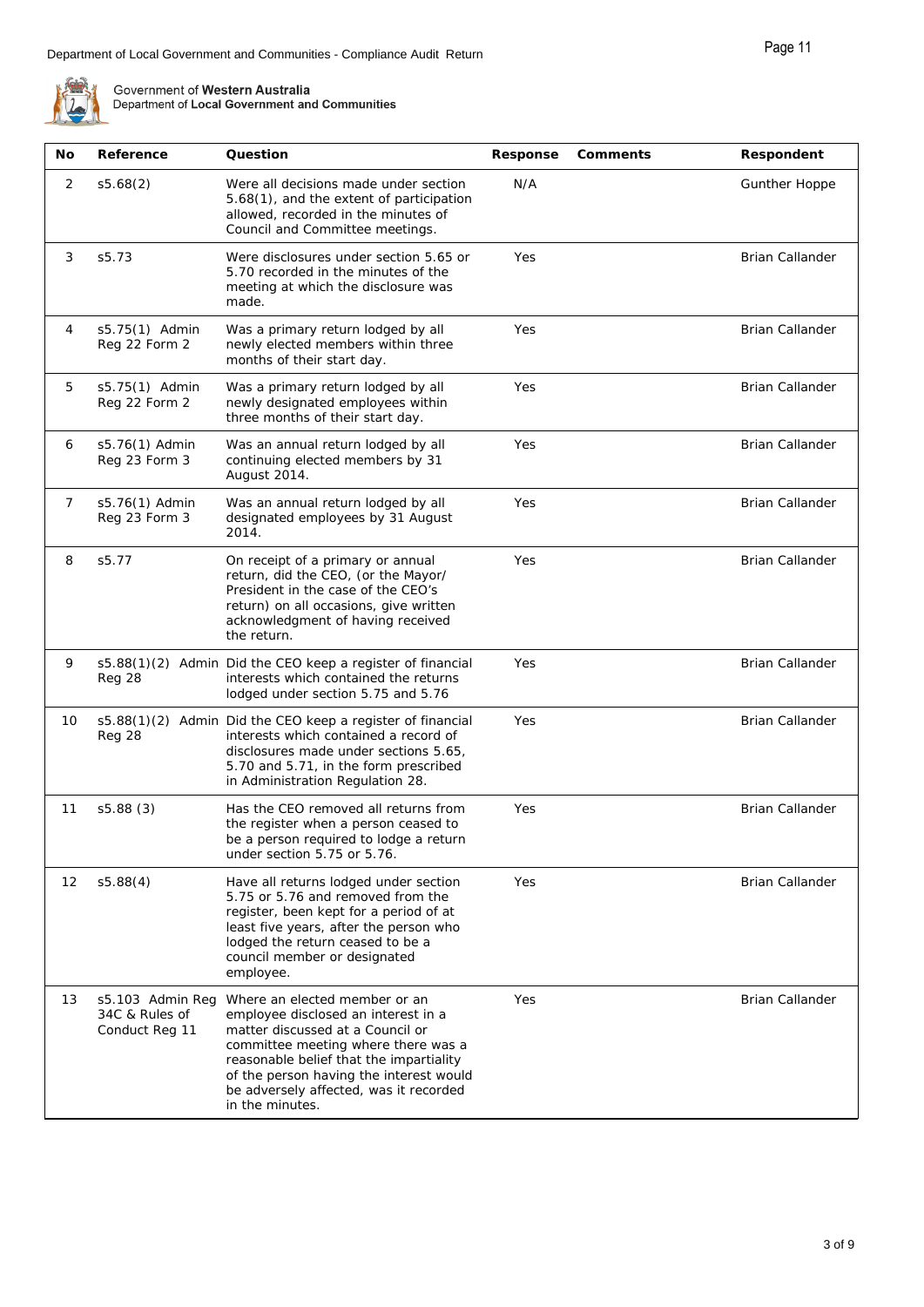

| No. | Reference                  | Ouestion                                                                                                                                                                                                                                                      | Response   | Comments | Respondent             |
|-----|----------------------------|---------------------------------------------------------------------------------------------------------------------------------------------------------------------------------------------------------------------------------------------------------------|------------|----------|------------------------|
| 14  | s5.70(2)                   | Where an employee had an interest in<br>any matter in respect of which the<br>employee provided advice or a report<br>directly to the Council or a Committee,<br>did that person disclose the nature of<br>that interest when giving the advice or<br>report. | Yes        |          | <b>Brian Callander</b> |
| 15  | s5.70(3)                   | Where an employee disclosed an<br>interest under s5.70(2), did that<br>person also disclose the extent of that<br>interest when required to do so by the<br>Council or a Committee.                                                                           | <b>Yes</b> |          | <b>Brian Callander</b> |
| 16  | s5.103(3) Admin<br>Reg 34B | Has the CEO kept a register of all<br>notifiable gifts received by Council<br>members and employees.                                                                                                                                                          | Yes        |          | Brian Callander        |

#### **Disposal of Property**

| No. | Reference | Ouestion                                                                                                                                                                                                           | Response | Comments | Respondent           |
|-----|-----------|--------------------------------------------------------------------------------------------------------------------------------------------------------------------------------------------------------------------|----------|----------|----------------------|
|     | S3.58(3)  | Was any property that was not<br>disposed of by public auction or tender,<br>given local public notice prior to<br>disposal (except where excluded by<br>Section 3.58(5)).                                         | N/A      |          | <b>Gunther Hoppe</b> |
|     | s3.58(4)  | Where the local government disposed<br>of property under section 3.58(3), did<br>it provide details, as prescribed by<br>section 3.58(4), in the required local<br>public notice for each disposal of<br>property. | N/A      |          | <b>Gunther Hoppe</b> |

#### **Finance**

| No             | Reference     | Question                                                                                                                                                         | Response | Comments | Respondent           |
|----------------|---------------|------------------------------------------------------------------------------------------------------------------------------------------------------------------|----------|----------|----------------------|
| 1              | s7.1A         | Has the local government established<br>an audit committee and appointed<br>members by absolute majority in<br>accordance with section 7.1A of the<br>Act.       | Yes      |          | <b>Gunther Hoppe</b> |
| $\mathcal{P}$  | S7.1B         | Where a local government determined<br>to delegate to its audit committee any<br>powers or duties under Part 7 of the<br>Act, did it do so by absolute majority. | N/A      |          | <b>Gunther Hoppe</b> |
| 3              | S7.3          | Was the person(s) appointed by the<br>local government to be its auditor, a<br>registered company auditor.                                                       | Yes      |          | <b>Gunther Hoppe</b> |
| $\overline{4}$ | S7.3          | Was the person(s) appointed by the<br>local government to be its auditor, an<br>approved auditor.                                                                | Yes      |          | <b>Gunther Hoppe</b> |
| 5              | S7.3, S7.6(3) | Was the person or persons appointed<br>by the local government to be its<br>auditor, appointed by an absolute<br>majority decision of Council.                   | Yes      |          | <b>Gunther Hoppe</b> |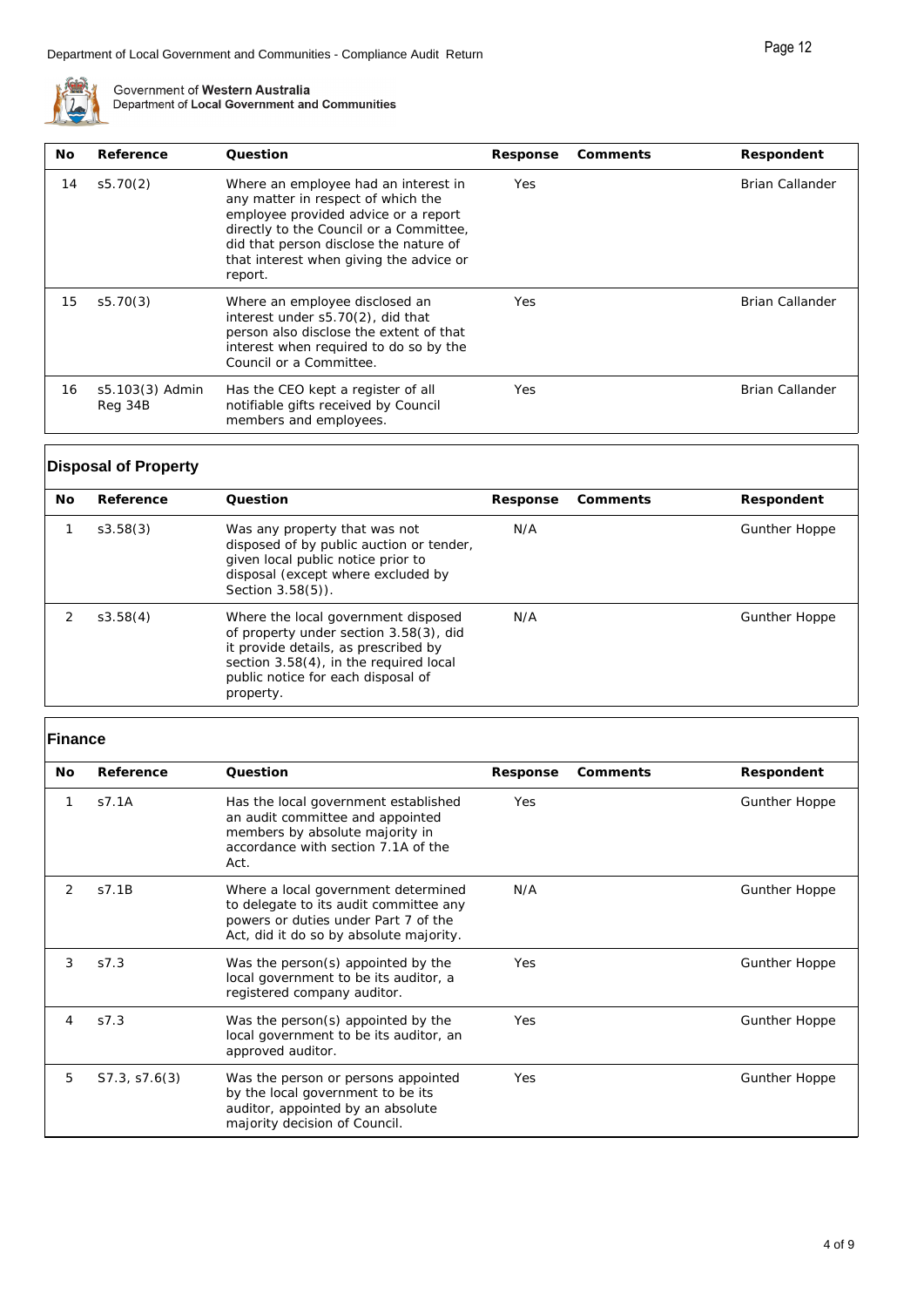| No | Reference         | Question                                                                                                                                                                                                                                                                                                                                                                                                                   | Response | Comments | Respondent           |
|----|-------------------|----------------------------------------------------------------------------------------------------------------------------------------------------------------------------------------------------------------------------------------------------------------------------------------------------------------------------------------------------------------------------------------------------------------------------|----------|----------|----------------------|
| 6  | $s7.12A(3)$ , (4) | Where the local government<br>determined that matters raised in the<br>auditor's report prepared under s7.9<br>(1) of the Act required action to be<br>taken by the local government, was<br>that action undertaken.                                                                                                                                                                                                       | N/A      |          | <b>Gunther Hoppe</b> |
| 7  | $s7.12A(3)$ , (4) | Where the local government<br>determined that matters raised in the<br>auditor's report (prepared under s7.9<br>(1) of the Act) required action to be<br>taken by the local government, was a<br>report prepared on any actions<br>undertaken.                                                                                                                                                                             | N/A      |          | <b>Gunther Hoppe</b> |
| 8  | $s7.12A(3)$ , (4) | Where the local government<br>determined that matters raised in the<br>auditor's report (prepared under s7.9<br>(1) of the Act) required action to be<br>taken by the local government, was a<br>copy of the report forwarded to the<br>Minister by the end of the financial<br>year or 6 months after the last report<br>prepared under s7.9 was received by<br>the local government whichever was<br>the latest in time. | N/A      |          | <b>Gunther Hoppe</b> |
| 9  | A Reg 7           | Did the agreement between the local<br>government and its auditor include the<br>objectives of the audit.                                                                                                                                                                                                                                                                                                                  | Yes      |          | <b>Gunther Hoppe</b> |
| 10 | A Reg 7           | Did the agreement between the local<br>government and its auditor include the<br>scope of the audit.                                                                                                                                                                                                                                                                                                                       | Yes      |          | <b>Gunther Hoppe</b> |
| 11 | A Reg 7           | Did the agreement between the local<br>government and its auditor include a<br>plan for the audit.                                                                                                                                                                                                                                                                                                                         | Yes      |          | <b>Gunther Hoppe</b> |
| 12 | A Reg 7           | Did the agreement between the local<br>government and its auditor include<br>details of the remuneration and<br>expenses to be paid to the auditor.                                                                                                                                                                                                                                                                        | Yes      |          | <b>Gunther Hoppe</b> |
| 13 | A Reg 7           | Did the agreement between the local<br>government and its auditor include the<br>method to be used by the local<br>government to communicate with, and<br>supply information to, the auditor.                                                                                                                                                                                                                              | Yes      |          | <b>Gunther Hoppe</b> |
| 14 | Audit Reg 10      | Was the Auditor's report for the<br>financial year ended 30 June 2014<br>received by the local government<br>within 30 days of completion of the<br>audit.                                                                                                                                                                                                                                                                 | Yes      |          | Gunther Hoppe        |
| 15 | s7.9(1)           | Was the Auditor's report for<br>2013/2014 received by the local<br>government by 31 December 2014.                                                                                                                                                                                                                                                                                                                         | Yes      |          | Gunther Hoppe        |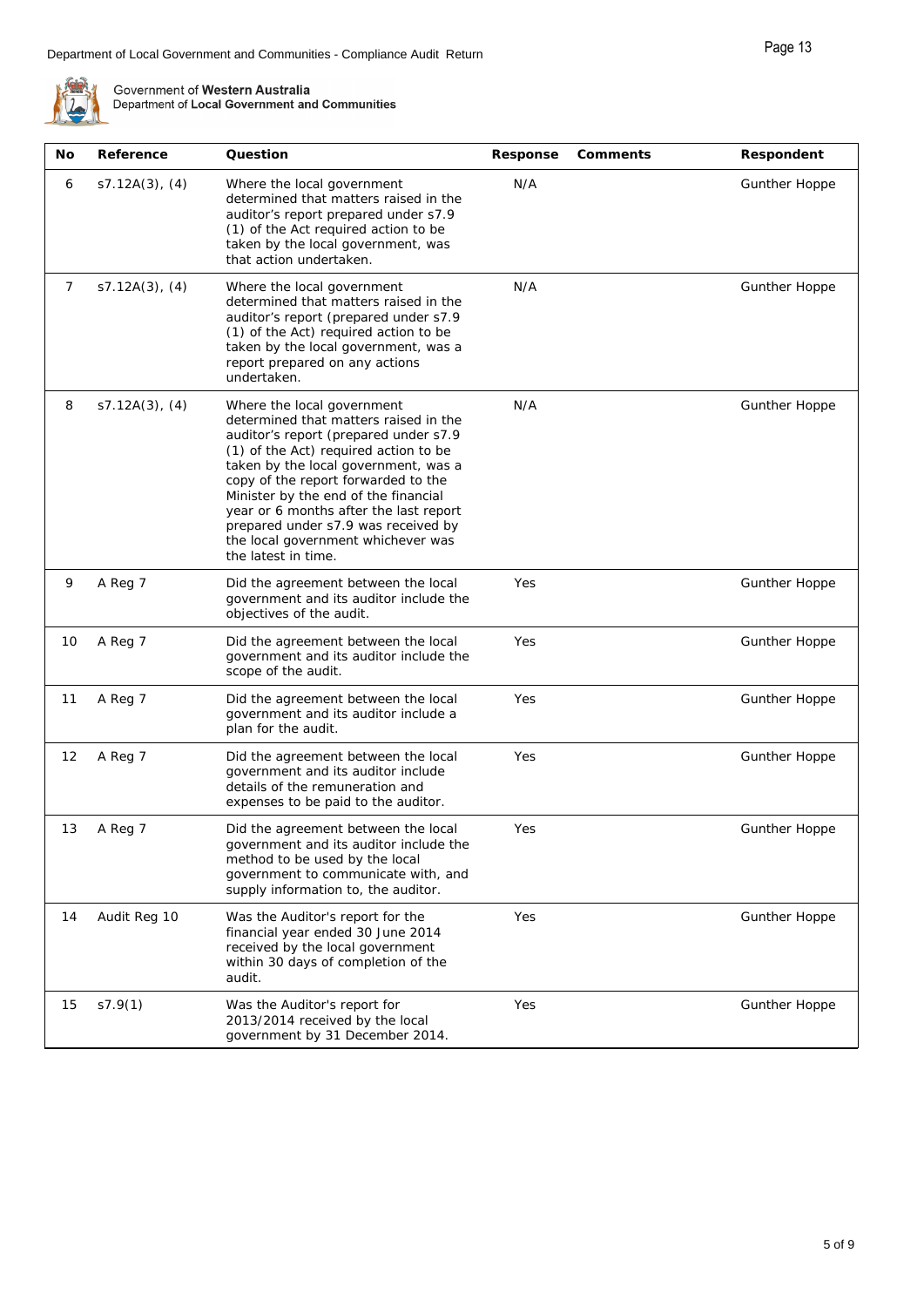

|           | <b>Local Government Employees</b>      |                                                                                                                                                                                   |          |          |               |  |  |
|-----------|----------------------------------------|-----------------------------------------------------------------------------------------------------------------------------------------------------------------------------------|----------|----------|---------------|--|--|
| <b>No</b> | Reference                              | Ouestion                                                                                                                                                                          | Response | Comments | Respondent    |  |  |
| 1         | Admin Reg 18C                          | Did the local government approve the<br>process to be used for the selection<br>and appointment of the CEO before the<br>position was advertised.                                 | N/A      |          | Sonia Cherico |  |  |
| 2         | $s5.36(4), 5.37(3)$ ,<br>Admin Reg 18A | Were all vacancies for the position of<br>CEO and other designated senior<br>employees advertised and did the<br>advertising comply with s5.36(4),<br>s5.37(3) and Admin Reg 18A. | N/A      |          | Sonia Cherico |  |  |
| 3         | s5.37(2)                               | Did the CEO inform council of each<br>proposal to employ or dismiss a<br>designated senior employee.                                                                              | N/A      |          | Sonia Cherico |  |  |
| 4         | Admin Reg 18F                          | Was the remuneration and other<br>benefits paid to a CEO on appointment<br>the same remuneration and benefits<br>advertised for the position of CEO<br>under section $5.36(4)$ .  | N/A      |          | Sonia Cherico |  |  |
| 5         | Admin Regs 18E                         | Did the local government ensure<br>checks were carried out to confirm that<br>the information in an application for<br>employment was true (applicable to<br>CEO only).           | N/A      |          | Sonia Cherico |  |  |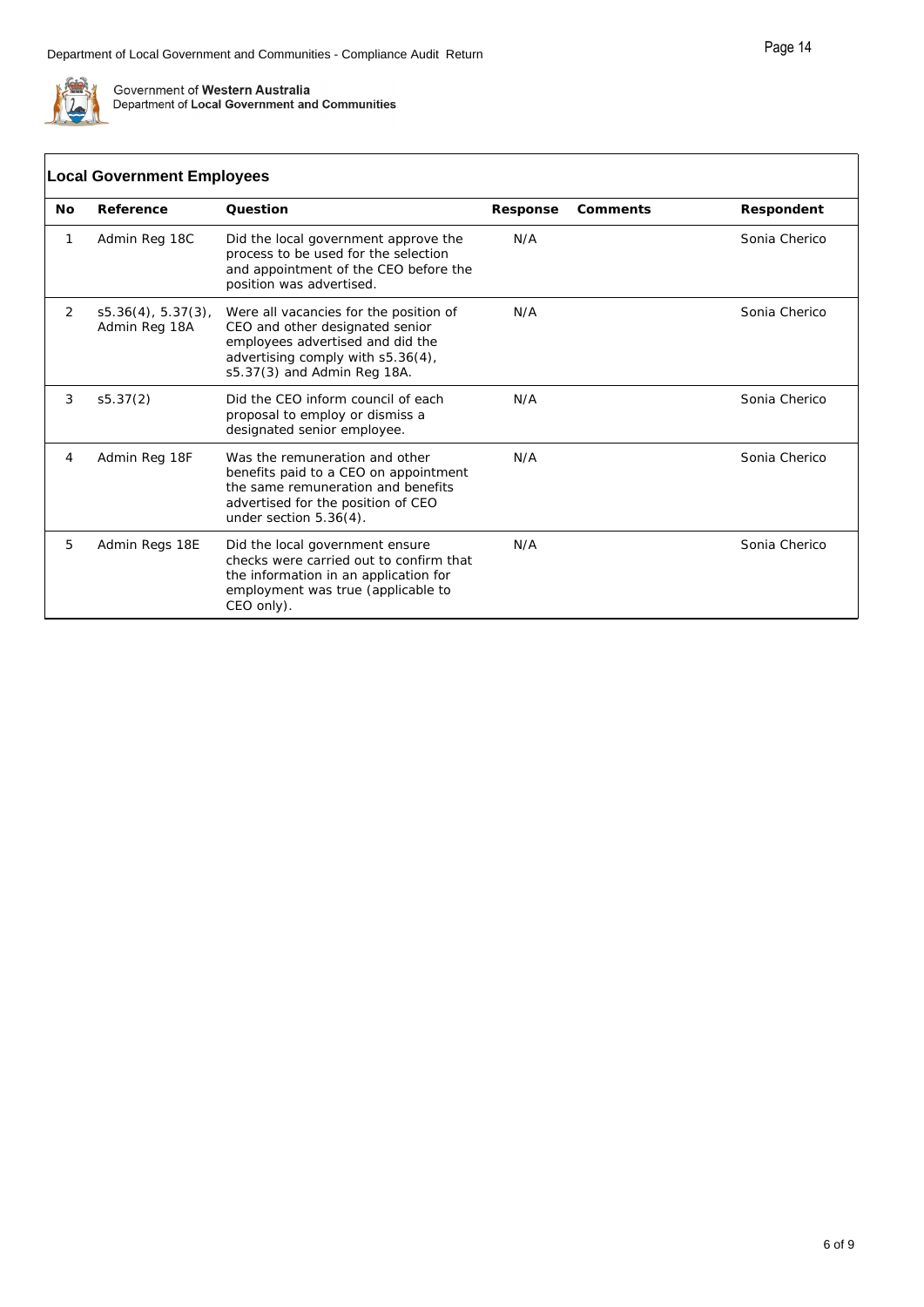

#### **Official Conduct**

| No | Reference    | Ouestion                                                                                                                                                                                        | Response | Comments                                                                    | Respondent             |
|----|--------------|-------------------------------------------------------------------------------------------------------------------------------------------------------------------------------------------------|----------|-----------------------------------------------------------------------------|------------------------|
| 1  | s5.120       | Where the CEO is not the complaints<br>officer, has the local government<br>designated a senior employee, as<br>defined under s5.37, to be its<br>complaints officer.                           | N/A      | CEO is the complaints<br>officer                                            | <b>Brian Callander</b> |
| 2  | s5.121(1)    | Has the complaints officer for the local<br>government maintained a register of<br>complaints which records all<br>complaints that result in action under<br>$s5.110(6)(b)$ or (c).             | Yes      | No complaints involving<br>members had been<br>received during the<br>year. | <b>Gunther Hoppe</b>   |
| 3  | s5.121(2)(a) | Does the complaints register<br>maintained by the complaints officer<br>include provision for recording of the<br>name of the council member about<br>whom the complaint is made.               | Yes      |                                                                             | <b>Brian Callander</b> |
| 4  | s5.121(2)(b) | Does the complaints register<br>maintained by the complaints officer<br>include provision for recording the<br>name of the person who makes the<br>complaint.                                   | Yes      |                                                                             | <b>Brian Callander</b> |
| 5  | s5.121(2)(c) | Does the complaints register<br>maintained by the complaints officer<br>include provision for recording a<br>description of the minor breach that<br>the standards panel finds has<br>occurred. | Yes      |                                                                             | <b>Brian Callander</b> |
| 6  | s5.121(2)(d) | Does the complaints register<br>maintained by the complaints officer<br>include the provision to record details<br>of the action taken under $s5.110(6)(b)$<br>$(c)$ .                          | Yes      |                                                                             | <b>Brian Callander</b> |

### **Tenders for Providing Goods and Services**

| No. | Reference              | Question                                                                                                                                                                                                                                                                                                                                                                                                       | Response | Comments | Respondent           |
|-----|------------------------|----------------------------------------------------------------------------------------------------------------------------------------------------------------------------------------------------------------------------------------------------------------------------------------------------------------------------------------------------------------------------------------------------------------|----------|----------|----------------------|
|     | s3.57 F&G Reg 11       | Did the local government invite<br>tenders on all occasions (before<br>entering into contracts for the supply<br>of goods or services) where the<br>consideration under the contract was,<br>or was expected to be, worth more<br>than the consideration stated in<br>Regulation 11(1) of the Local<br>Government (Functions & General)<br>Regulations (Subject to Functions and<br>General Regulation 11(2)). | Yes      |          | <b>Gunther Hoppe</b> |
| 2   | <b>F&amp;G Reg 12</b>  | Did the local government comply with<br>F&G Reg 12 when deciding to enter<br>into multiple contracts rather than<br>inviting tenders for a single contract.                                                                                                                                                                                                                                                    | N/A      |          | <b>Gunther Hoppe</b> |
| 3   | F&G Reg 14(1)          | Did the local government invite<br>tenders via Statewide public notice.                                                                                                                                                                                                                                                                                                                                        | Yes      |          | <b>Gunther Hoppe</b> |
| 4   | F&G Reg 14, 15 &<br>16 | Did the local government's advertising<br>and tender documentation comply with<br>F&G Regs 14,15 & 16.                                                                                                                                                                                                                                                                                                         | Yes      |          | <b>Gunther Hoppe</b> |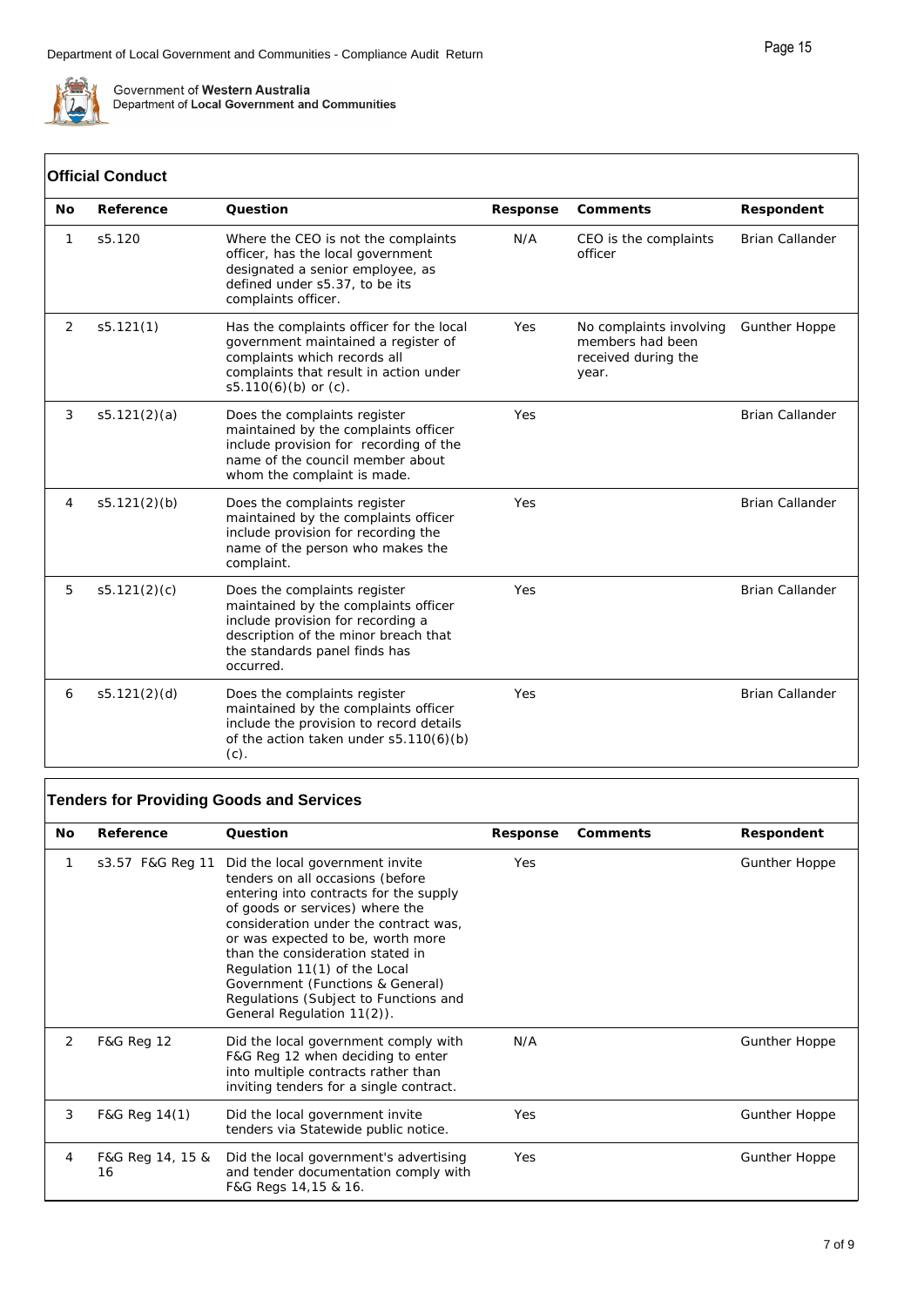

| No | Reference              | Question                                                                                                                                                                                                                                                                                                                 | Response | Comments | Respondent           |
|----|------------------------|--------------------------------------------------------------------------------------------------------------------------------------------------------------------------------------------------------------------------------------------------------------------------------------------------------------------------|----------|----------|----------------------|
| 5  | F&G Reg 18(1)          | Did the local government reject the<br>tenders that were not submitted at the<br>place, and within the time specified in<br>the invitation to tender.                                                                                                                                                                    | Yes      |          | <b>Gunther Hoppe</b> |
| 6  | F&G Reg 18 (4)         | In relation to the tenders that were not<br>rejected, did the local government<br>assess which tender to accept and<br>which tender was most advantageous<br>to the local government to accept, by<br>means of written evaluation criteria.                                                                              | Yes      |          | <b>Gunther Hoppe</b> |
| 7  | F&G Reg 17             | Did the information recorded in the<br>local government's tender register<br>comply with the requirements of F&G<br>Reg 17.                                                                                                                                                                                              | Yes      |          | <b>Gunther Hoppe</b> |
| 8  | <b>F&amp;G Reg 19</b>  | Was each tenderer sent written notice<br>advising particulars of the successful<br>tender or advising that no tender was<br>accepted.                                                                                                                                                                                    | Yes      |          | <b>Gunther Hoppe</b> |
| 9  | F&G Reg 21 & 22        | Did the local governments's advertising<br>and expression of interest<br>documentation comply with the<br>requirements of F&G Regs 21 and 22.                                                                                                                                                                            | N/A      |          | <b>Gunther Hoppe</b> |
| 10 | F&G Reg 23(1)          | Did the local government reject the<br>expressions of interest that were not<br>submitted at the place and within the<br>time specified in the notice.                                                                                                                                                                   | N/A      |          | <b>Gunther Hoppe</b> |
| 11 | F&G Reg 23(4)          | After the local government considered<br>expressions of interest, did the CEO list<br>each person considered capable of<br>satisfactorily supplying goods or<br>services.                                                                                                                                                | N/A      |          | <b>Gunther Hoppe</b> |
| 12 | <b>F&amp;G Reg 24</b>  | Was each person who submitted an<br>expression of interest, given a notice in<br>writing in accordance with Functions &<br>General Regulation 24.                                                                                                                                                                        | N/A      |          | <b>Gunther Hoppe</b> |
| 13 | <b>F&amp;G Reg 24E</b> | Where the local government gave<br>regional price preference in relation to<br>a tender process, did the local<br>government comply with requirements<br>of F&G Reg 24E in relation to the<br>preparation of a regional price<br>preference policy (only if a policy had<br>not been previously adopted by Council<br>). | N/A      |          | <b>Gunther Hoppe</b> |
| 14 | <b>F&amp;G Reg 11A</b> | Does the local government have a<br>current purchasing policy in relation to<br>contracts for other persons to supply<br>goods or services where the<br>consideration under the contract is, or<br>is expected to be, \$100,000 or less.                                                                                 | Yes      |          | <b>Gunther Hoppe</b> |
| 15 | F&G Reg 14(5)          | If the local government sought to vary<br>the information supplied to tenderers,<br>was every reasonable step taken to<br>give each person who sought copies of<br>the tender documents or each<br>acceptable tenderer, notice of the<br>variation.                                                                      | Yes      |          | <b>Gunther Hoppe</b> |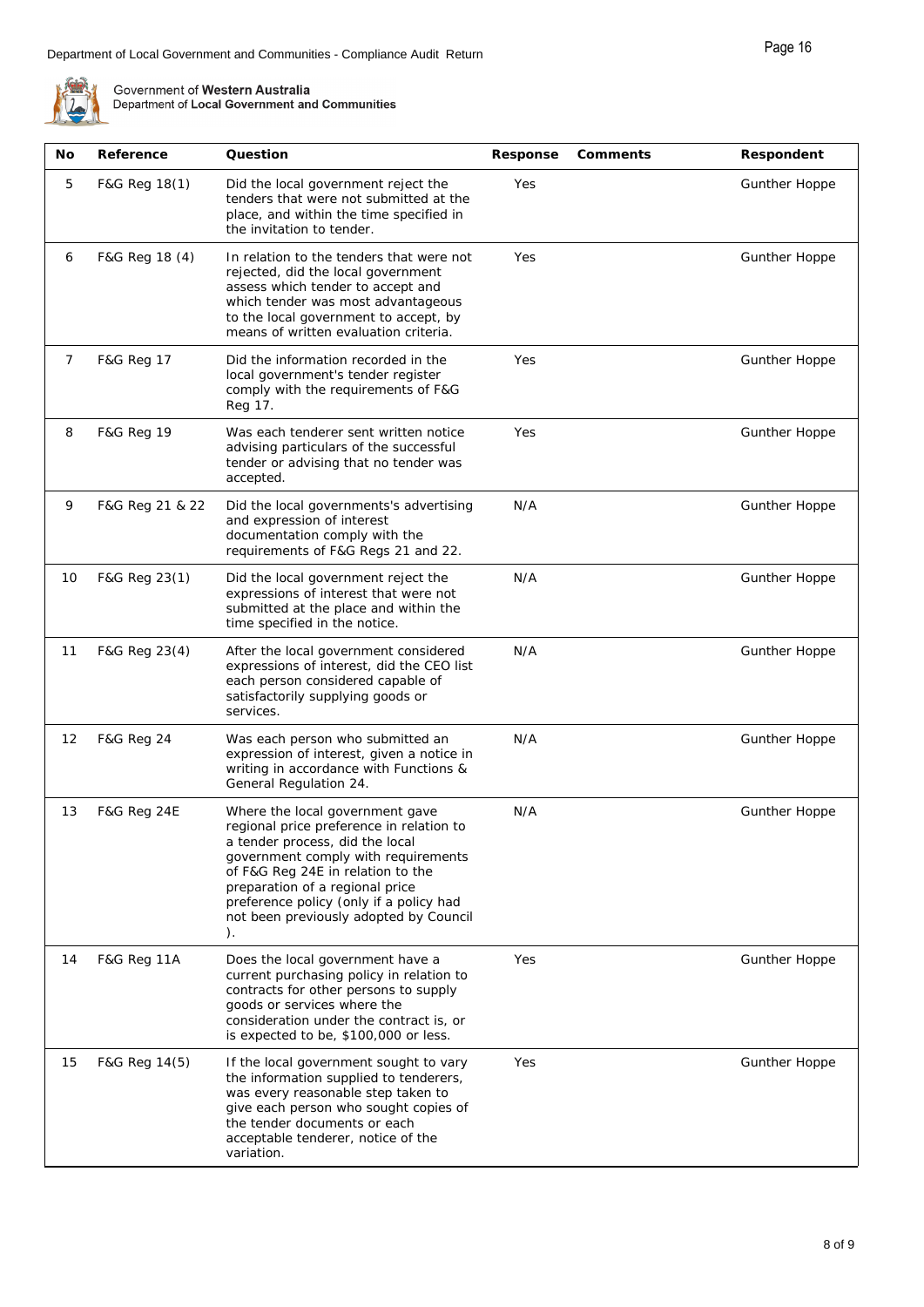

I certify this Compliance Audit return has been adopted by Council at its meeting on

Signed Mayor / President, Mindarie Regional Council

Signed CEO, Mindarie Regional Council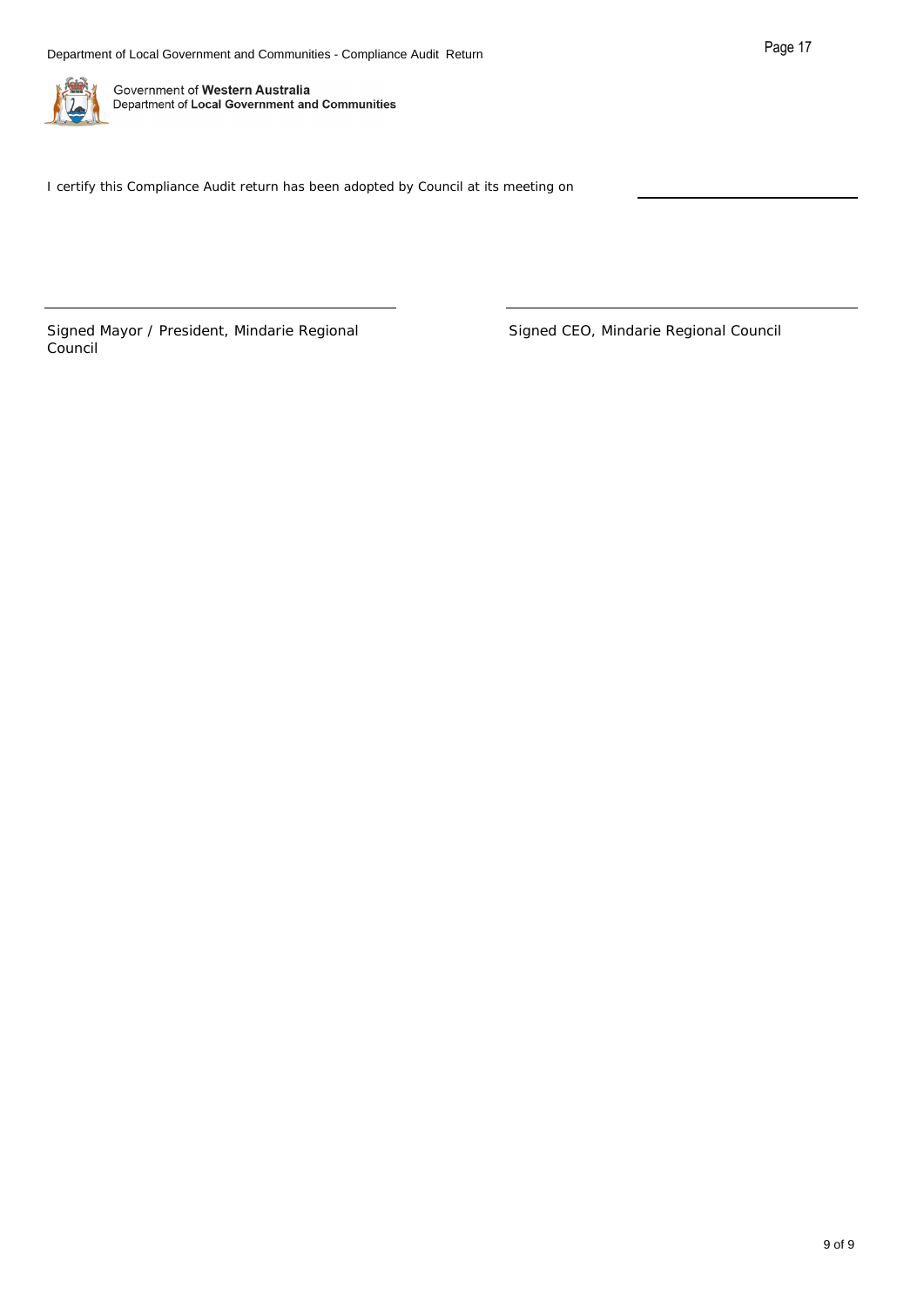**ATTACHMENT 2** 

#### **TO ITEM 6.2**

#### <span id="page-17-0"></span>**AUDIT COMMITTEE MEETING**

#### **5 FEBRUARY 2015**

#### **RISK REGISTER SUMMARY**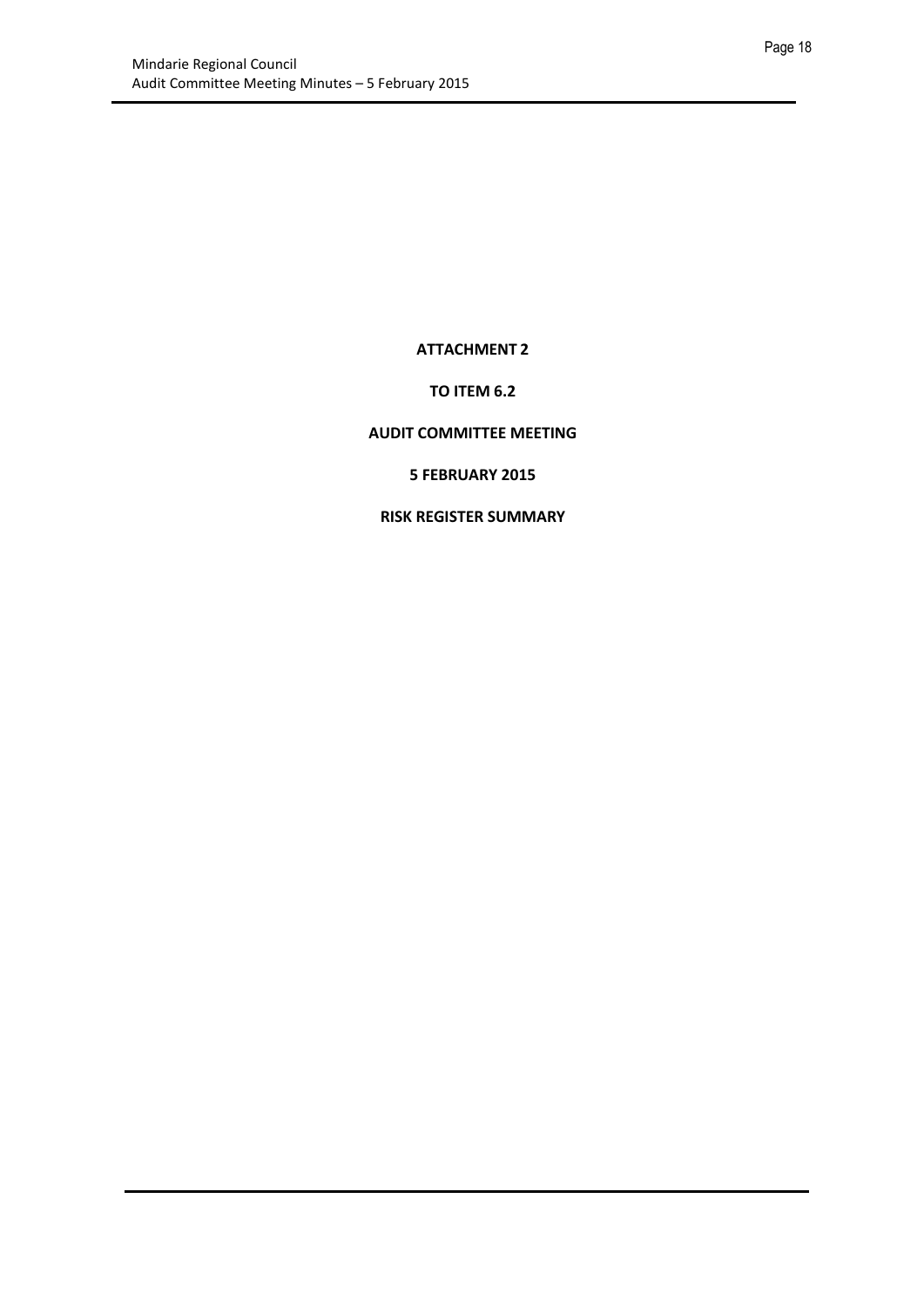## Mindarie Regional Council<br>Summary Risk Register<br>30 June 2014 - Revised January 2015 **30 June 2014 - Revised January 2015 Mindarie Regional Council Summary Risk Register**

| Previous<br>rating<br>Risk | $\overline{20}$                                                                                                           | $\frac{15}{2}$                                                                                                                                                 | (5/1)<br><b>In</b><br>$\mathbf{5}$                                                                         | $\Xi$                                                                                                                                                                                                                                                                       | (5/2)<br>å<br>5                                   | $\overline{12}$                                                                                                                                                                      | $\overline{12}$                                                                                                                              | $\overline{1}$                                                                                                              | $\overline{2}$                                                                                                    |
|----------------------------|---------------------------------------------------------------------------------------------------------------------------|----------------------------------------------------------------------------------------------------------------------------------------------------------------|------------------------------------------------------------------------------------------------------------|-----------------------------------------------------------------------------------------------------------------------------------------------------------------------------------------------------------------------------------------------------------------------------|---------------------------------------------------|--------------------------------------------------------------------------------------------------------------------------------------------------------------------------------------|----------------------------------------------------------------------------------------------------------------------------------------------|-----------------------------------------------------------------------------------------------------------------------------|-------------------------------------------------------------------------------------------------------------------|
| Likelihood                 | S                                                                                                                         | $\mathsf{c}$                                                                                                                                                   | $\mathbf{m}$                                                                                               | $\,$ $\,$                                                                                                                                                                                                                                                                   | 4                                                 | $\,$ $\,$                                                                                                                                                                            | 4                                                                                                                                            | $\,$ $\,$                                                                                                                   | $\mathsf{S}$                                                                                                      |
| Consequence                | 4                                                                                                                         | S                                                                                                                                                              | <b>SC</b>                                                                                                  | 4                                                                                                                                                                                                                                                                           | w                                                 | 4                                                                                                                                                                                    | $\mathsf{m}$                                                                                                                                 | 4                                                                                                                           | 4                                                                                                                 |
|                            |                                                                                                                           |                                                                                                                                                                |                                                                                                            |                                                                                                                                                                                                                                                                             |                                                   |                                                                                                                                                                                      |                                                                                                                                              |                                                                                                                             |                                                                                                                   |
| Existing Controls          | Remediation extraction<br>Leachate level testing<br>Rediverting leachate<br>Lined landfill<br><b>BEMP</b><br>ຮັ           | Third party design of landfill<br>Stakeholder relationships<br>Liners and membranes<br>License conditions<br>Power station<br>Monitoring<br><b>BEPM</b><br>CSM | Industry networking and consultation<br>Lobbying with peak bodies                                          | Key dates logged in IN Control System<br>Assigned Contract Manager<br>WALGA preferred suppliers<br>Tendering process<br>Point of contact                                                                                                                                    | PAG meetings<br>RRF Contract<br>Insurance         | Odorous load management<br>Biological odour control<br>Leachate management<br>Alternate cover<br>Gas collection<br>Daily cover<br>SOP                                                | Industry networking and consultation<br>Grants for resource recovery<br>Waste segregation<br>Multiple locations<br>Resell from shop          | Short term Contracts offering fixed prices<br>Maintaining market awareness<br>Education program                             | Industry network and consultation<br>Stakeholder communication                                                    |
| Consequence                | Contaminated sites branch status<br>Urban extraction requirements<br>Damaged reputation<br>Water plume                    | Environmental impacts<br>Poor public perception<br>Financial penalties<br>Loss of license                                                                      | paper)<br>State Government takes over service<br>Commercial entities enter market<br>LG takes over service | Inability to achieve best economic outcome<br>Non compliance with contract terms<br>Contracts being mis-managed<br>Loss of storage space<br>Reduced efficiencies<br>Staff frustration                                                                                       | Additional tonnes to landfill<br>Contract dispute | Non compliance with license<br>Reputation damage<br>Financial penalties<br>Investigations<br>Complaints                                                                              | Increased global warming potential<br>Reduces life cycle of landfill<br>Poor public perception<br>Longevity of landfill<br>Costs to landfill | Recyclable products to landfill<br>Stockpile of products<br>Financial loss                                                  | Stakeholder frustration with increased costs<br>Potential closure of landfill site<br>Increased operational costs |
| Causal factors             | Third party influence on ground<br>Environmental factors<br>Water table rise<br>Stage 1 unlined<br>Liner failure<br>water | Natural migration of gas<br>Infrastructure failure<br>Power station failure<br>Insufficient capture<br>Damage to liners<br>Stage 1 unlined                     | <b>Proposed legislative change</b><br>Robson Report                                                        | Lack of contract management skills<br>Unclear contracts and agreements<br><b>htract</b><br>Lack of data input within system<br>Poor management of processes<br>Lack of assigned internal cor<br>Differing expectations of<br>Lack of communication<br>performance<br>owners | Major mechanical failure<br>Force majeure         | Type of waste received/accepted<br>Poor leachate management<br>Tying in to existing landfill<br>Extreme weather events<br>Urban encroachment<br>Inadequate cover<br>Poor gas capture | Lack of education and awareness<br>Lack of recycling business<br>Lack of recycling options                                                   | Location and distance from market<br>Market perception of quality of<br>product in the RRF Compost<br>Volatility of markets | Community pressure<br>Government agenda                                                                           |
| <b>Risk description</b>    | Inability to contain leachate from groundwater within<br>site boundaries.                                                 | Inability to contain landfill gas within site boundaries                                                                                                       | State Government implements changes to Regional<br>Councils existence                                      | Failure to effectively manage existing MRC contracts                                                                                                                                                                                                                        | Failure of RRF                                    | Inability to contain odours from causing social impact                                                                                                                               | Inability to keep recyclable materials out of landfill                                                                                       | Inability to maintain viable markets for<br>recyclable/usable materials                                                     | Federal/State Government changes to Environmental<br>Law and or carbon pricing                                    |
| Risk Ref.                  | OPS-02                                                                                                                    | OPS-01                                                                                                                                                         | <b>STRAT 06</b>                                                                                            | COR-09                                                                                                                                                                                                                                                                      | $COR-14$                                          | OPS-06                                                                                                                                                                               | OPS-21                                                                                                                                       | <b>STRAT 14</b>                                                                                                             | <b>STRAT-05</b>                                                                                                   |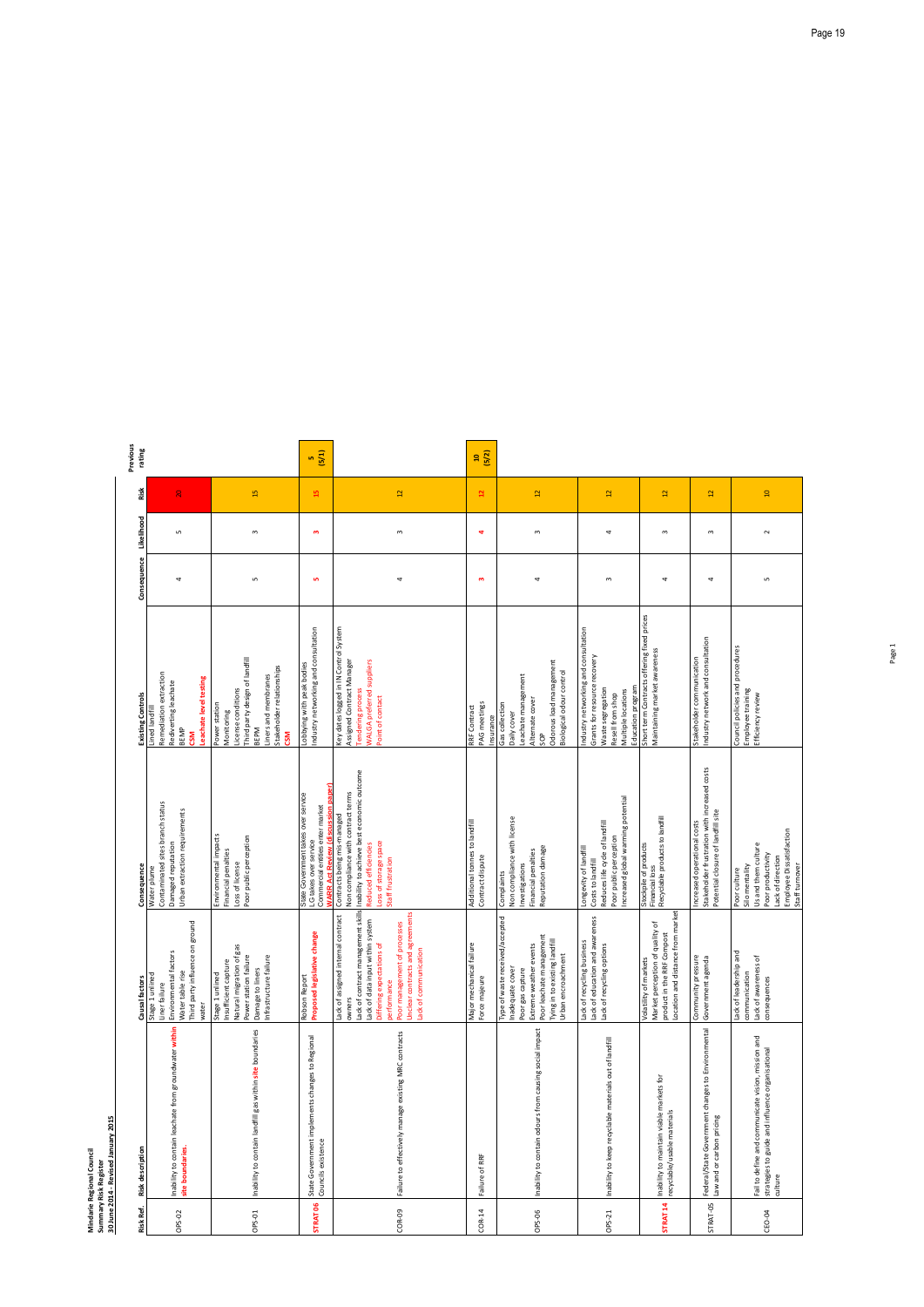# Mindarie Regional Council<br>Summary Risk Register<br>30 June 2014 - Revised January **Mindarie Regional Council Summary Risk Register**

|                       | 1 January 2015   |  |
|-----------------------|------------------|--|
|                       |                  |  |
| and handled a burning | Revised          |  |
|                       |                  |  |
|                       |                  |  |
|                       | 30 June 2014 - I |  |
|                       |                  |  |

| Risk Ref.           | Risk description                                                                                                    | Causal factors                                                                                                                                                                                                                                                                                                                                                                                                                         | Consequence                                                                                                                                                                                     | <b>Existing Controls</b>                                                                                                                                                                                                                                                                                                                                                                                                                                   | Consequence          | Likelihood | Risk            | Previous<br>rating |
|---------------------|---------------------------------------------------------------------------------------------------------------------|----------------------------------------------------------------------------------------------------------------------------------------------------------------------------------------------------------------------------------------------------------------------------------------------------------------------------------------------------------------------------------------------------------------------------------------|-------------------------------------------------------------------------------------------------------------------------------------------------------------------------------------------------|------------------------------------------------------------------------------------------------------------------------------------------------------------------------------------------------------------------------------------------------------------------------------------------------------------------------------------------------------------------------------------------------------------------------------------------------------------|----------------------|------------|-----------------|--------------------|
| OPS-17              | Failure to deliver consistent and quality levels of<br>customer service                                             | Organisational cultural issues<br>Staff response to customers<br>Unreasonable customer<br>Cultural diversity<br>Lack of training<br>expectations                                                                                                                                                                                                                                                                                       | Aggressive behaviour and conflict<br>Safety concerns and issues<br>Reputation damage                                                                                                            | Customer Service Charter<br>Policies and procedures<br>Code of conduct<br>Training<br>EAP                                                                                                                                                                                                                                                                                                                                                                  | $\sim$               | S          | $\overline{a}$  |                    |
| OPS-22              | Major Fire or Explosions (methane gas leak)                                                                         | explosion or damage to gas bottle<br>Bush fire due to severe weather<br>르.<br>Methane Gas leak resulting<br>Major vehicle fire<br>Criminal activity                                                                                                                                                                                                                                                                                    | Inability to deliver service<br>Poor public perception<br>Property damage<br>Loss of revenue<br>Personal injury<br>Legal action                                                                 | Emergency Management Plan<br>Trained personnel - Wardens<br>Business Continuity Plan<br>Fire Fighting Equipment<br>Emergency Exercises<br>EMMP<br>SOP's                                                                                                                                                                                                                                                                                                    | Б                    | $\sim$     | $\overline{a}$  |                    |
| OPS-24              | Chemical Spill                                                                                                      | Staff and customer inattentive<br>Chemical delivered to site in<br>damaged containers<br>Unidentified loads<br>Damage by plant                                                                                                                                                                                                                                                                                                         | Temporary Closure of part or all of site<br>Inability to deliver services<br>Disgruntle customers<br>Health and Safety<br>Property Damage<br>Loss of Revenue<br>Personal injury<br>Legal Action | Trained personnel - Wardens<br>Business Continuity Plan<br>SOP's<br>EMP                                                                                                                                                                                                                                                                                                                                                                                    | Б                    | $\sim$     | $\overline{a}$  |                    |
| $Ops-30$            | Worksafe Shutdown                                                                                                   | Fatality or reportable incident on<br>site                                                                                                                                                                                                                                                                                                                                                                                             | Temporary Closure of part or all of site<br>Inability to deliver services<br>Loss of revenue<br>Legal Action                                                                                    | Safety Inductions / Tool box's<br>Qualified Employees<br>OHS Officer on site<br>Safety culture                                                                                                                                                                                                                                                                                                                                                             | 5                    | $\sim$     | $\overline{a}$  |                    |
| <b>STRAT 10</b>     | Fail to provide safe and suitable work environment at<br>MRC in compliance with OSH legislation                     | Loading and unloading of vehicles<br>Plant and equipment operating in<br>Public interaction with staff and<br>Lack of awareness of change<br>Inherent nature of Regional<br>Third party vehicle damage<br>Nature of recycled goods<br>Lack of understanding<br>Changes to legislation<br>Household chemicals<br>Lack of staff training<br>Council operations<br>People behaviours<br>recycled goods<br>Complacency<br>Wildlife<br>area | Emergency/evacuation<br>Non compliance<br>Staff harm<br>Public harms                                                                                                                            | OSH Procedure and Management system<br>Environmental monitoring (dust, odours,<br>Informal alerts of dangerous materials<br>Safety Management systems<br>Waste acceptance criteria<br>Traffic Management Plan<br>Separation of operations<br>OSH Committee/Reps<br>Emergency exercises<br>Incident reporting<br>Pre start medicals<br>Technical Officer<br>Staff selection<br>Inspections<br>Inductions<br>Wardens<br>Training<br>Signage<br>SOP's<br>air) | S                    | $\sim$     | $\overline{10}$ |                    |
| STRAT-04            | Failure of commercial partners to fulfil MRC<br>expectations                                                        | Poor quality of service<br>Company liquidation<br>RRF Breakdowns<br>Overcommitted                                                                                                                                                                                                                                                                                                                                                      | MRC not operating within licence conditions<br>Increased costs of alternative arrangements<br>Increased labour costs<br>ncreased stockpiles/quantities of product                               | Contracts and agreements<br>Relationship management<br>Contract management<br>Communication                                                                                                                                                                                                                                                                                                                                                                | $\mathbf{\tilde{z}}$ | <b>SC</b>  | $\mathfrak{a}$  | (4/3)<br>a         |
| STRAT <sub>13</sub> | <del>Inability to attract and/or obtain external funding for</del><br><del>long term infrastructure project</del> s | Downgraded to a rat                                                                                                                                                                                                                                                                                                                                                                                                                    | ing of 5 as a result of controls put in place and recent experience in the finance market obtained.                                                                                             |                                                                                                                                                                                                                                                                                                                                                                                                                                                            |                      |            |                 | (5/2)<br>昌         |
| <b>CC-5dO</b>       | Closure due to Total Fire Ban (TFB) and or Total<br>Vehicle Movement Ban (TVMB)                                     | Down                                                                                                                                                                                                                                                                                                                                                                                                                                   | graded to a rating of 3 as a result of controls put in place and exemption obtained                                                                                                             |                                                                                                                                                                                                                                                                                                                                                                                                                                                            |                      |            |                 | (3/5)<br>45        |
| <b>60-S40</b>       | Failure to provide a safe work environment at landfill                                                              |                                                                                                                                                                                                                                                                                                                                                                                                                                        | Risk deleted and combined with risk Strat 10                                                                                                                                                    |                                                                                                                                                                                                                                                                                                                                                                                                                                                            |                      |            |                 | (4/3)<br>g         |
| <b>OE-SdD</b>       | <del>Failure to provide a safe work environment at</del><br>resource recovery                                       |                                                                                                                                                                                                                                                                                                                                                                                                                                        | Risk deleted and combined with risk Strat 10                                                                                                                                                    |                                                                                                                                                                                                                                                                                                                                                                                                                                                            |                      |            |                 | (5/2)<br>昌         |

| Risk Ref.           | Risk description                                                                                                 | Causal factors                                                                                                                                                                                                                                                                                                                                                                                                         |
|---------------------|------------------------------------------------------------------------------------------------------------------|------------------------------------------------------------------------------------------------------------------------------------------------------------------------------------------------------------------------------------------------------------------------------------------------------------------------------------------------------------------------------------------------------------------------|
| OPS-17              | Failure to deliver consistent and quality levels of<br>customer service                                          | Organisational cultural issue<br>Staff response to customers<br>Unreasonable customer<br>Cultural diversity<br>Lack of training<br>expectations                                                                                                                                                                                                                                                                        |
| OPS-22              | Major Fire or Explosions (methane gas leak)                                                                      | Bush fire due to severe weat<br>explosion or damage to gas<br>Methane Gas leak resulting<br>Major vehicle fire<br>Criminal activity                                                                                                                                                                                                                                                                                    |
| <b>OPS-24</b>       | Chemical Spill                                                                                                   | Chemical delivered to site in<br>Staff and customer inattenti<br>damaged containers<br>Unidentified loads<br>Damage by plant                                                                                                                                                                                                                                                                                           |
| Ops-30              | Worksafe Shutdown                                                                                                | Fatality or reportable incide<br>site                                                                                                                                                                                                                                                                                                                                                                                  |
| <b>STRAT 10</b>     | Fail to provide safe and suitable work environment at<br>MRC in compliance with OSH legislation                  | Lack of awareness of change<br>Loading and unloading of ve<br>Plant and equipment operat<br>Public interaction with staff<br>Inherent nature of Regional<br>Third party vehicle damage<br>Nature of recycled goods<br>Lack of understanding<br>Changes to legislation<br>Household chemicals<br>Lack of staff training<br>Council operations<br>People behaviours<br>recycled goods<br>Complacency<br>Wildlife<br>area |
| STRAT-04            | Failure of commercial partners to fulfil MRC<br>expectations                                                     | Poor quality of service<br>Company liquidation<br>RRF Breakdowns<br>Overcommitted                                                                                                                                                                                                                                                                                                                                      |
| STRAT <sub>13</sub> | <del>Inability to attract and/or obtain external funding for</del><br><del>long term infrastructure projec</del> | Downgraded to a ratir                                                                                                                                                                                                                                                                                                                                                                                                  |
| <b>GE-23</b>        | Closure due to Total Fire Ban (TFB) and or Total<br>Vehicle Movement Ban (TVMB)                                  | Downg                                                                                                                                                                                                                                                                                                                                                                                                                  |
| <b>60-SaO</b>       | Failure to provide a safe work environment at landfill                                                           |                                                                                                                                                                                                                                                                                                                                                                                                                        |
| OF SdD              | Failure to provide a safe work environment at<br>resource recovery                                               |                                                                                                                                                                                                                                                                                                                                                                                                                        |